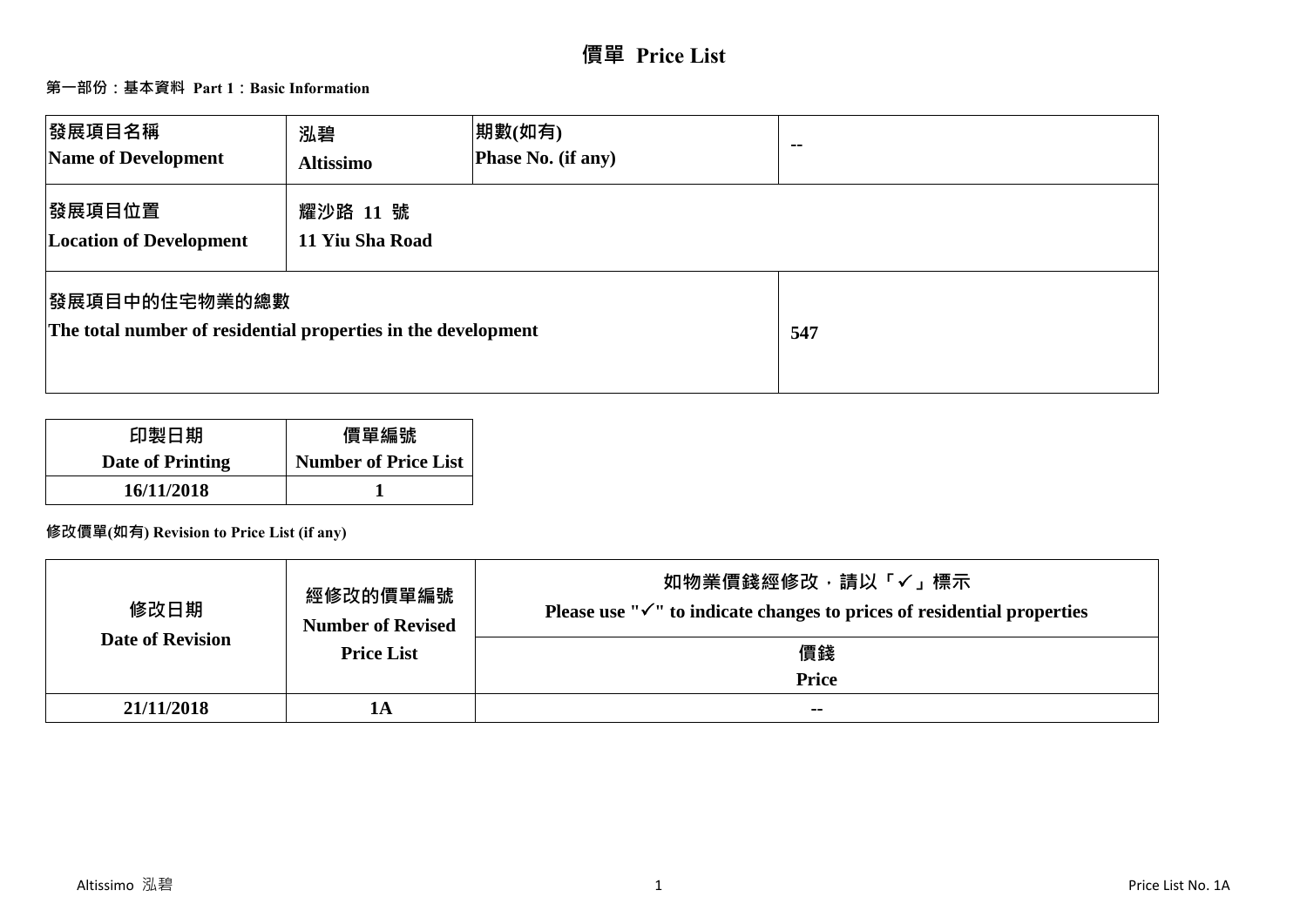## 第二部份:面積及售價資料 Part 2: Information on Area and Price

|                           | 物業的描述<br>Description of<br><b>Residential Property</b> |              | 實用面積<br>(包括露台,工作平台及陽台 如有)<br>平方米(平方呎)                                                                 | 售價(元)        | 實用面積<br>每平方米/呎售價<br>元·每平方米                                                     |                                            |                     |                          |    | 平方米(平方呎)<br>sq. metre (sq. ft.) | 其他指明項目的面積(不計算入實用面積)<br>Area of other specified items (Not included in the Saleable Area) |            |                 |               |            |
|---------------------------|--------------------------------------------------------|--------------|-------------------------------------------------------------------------------------------------------|--------------|--------------------------------------------------------------------------------|--------------------------------------------|---------------------|--------------------------|----|---------------------------------|------------------------------------------------------------------------------------------|------------|-----------------|---------------|------------|
| 大廈<br>名稱<br>Block<br>Name | 樓層<br>Floor                                            | 單位<br>Unit   | Saleable Area<br>(including balcony, utility platform and<br>verandah, if any)<br>sq. metre (sq. ft.) | Price $(\$)$ | (元·每平方呎)<br>Unit Rate of Saleable Area<br>\$ per sq. metre<br>$$$ per sq. ft.) | 空調機房<br>Air-<br>Conditioning<br>plant room | 窗台<br>Bay<br>window | 閣樓<br>Cockloft Flat roof | 平台 | 花園<br>Garden                    | 停車位<br>Parking<br>space                                                                  | 天台<br>Roof | 梯屋<br>Stairhood | 前庭<br>Terrace | 庭院<br>Yard |
| T <sub>2</sub>            |                                                        | $\mathbf{A}$ | 81.620 (879)<br>露台 Balcony: 2.931 (32);<br>工作平台 Utility Platform: 1.500 (16)                          | 15,224,000   | 186,523 (17,320)                                                               |                                            |                     |                          |    |                                 |                                                                                          |            |                 |               |            |
| T <sub>2</sub>            | $\overline{1}$                                         | B            | 44.638 (480)<br>露台 Balcony: 2.000 (22);<br>工作平台 Utility Platform: 1.500 (16)                          | 8,534,000    | 191,182 (17,779)                                                               |                                            |                     |                          |    |                                 |                                                                                          |            |                 |               |            |
| T <sub>2</sub>            |                                                        | $\mathbf C$  | 43.631 (470)<br>露台 Balcony: 2.000 (22);<br>工作平台 Utility Platform: 1.500 (16)                          | 7,776,000    | 178,222 (16,545)                                                               |                                            |                     |                          |    |                                 |                                                                                          |            |                 |               |            |
| T <sub>2</sub>            | $\overline{1}$                                         | D            | 81.399 (876)<br>露台 Balcony: 2.954 (32);<br>工作平台 Utility Platform: 1.500 (16)                          | 14,146,000   | 173,786 (16,148)                                                               |                                            |                     |                          |    |                                 |                                                                                          |            |                 |               |            |
| T <sub>2</sub>            |                                                        | E            | 49.000 (527)<br>露台 Balcony: 2.000 (22);<br>工作平台 Utility Platform: $0.000(0)$                          | 9,248,000    | 188,735 (17,548)                                                               |                                            |                     |                          |    |                                 |                                                                                          |            |                 |               |            |
| T <sub>2</sub>            |                                                        | H            | 29.346 (316)<br>露台 Balcony: 2.000 (22);<br>工作平台 Utility Platform: $0.000(0)$                          | 6,183,000    | 210,693 (19,566)                                                               |                                            |                     |                          |    |                                 |                                                                                          |            |                 |               |            |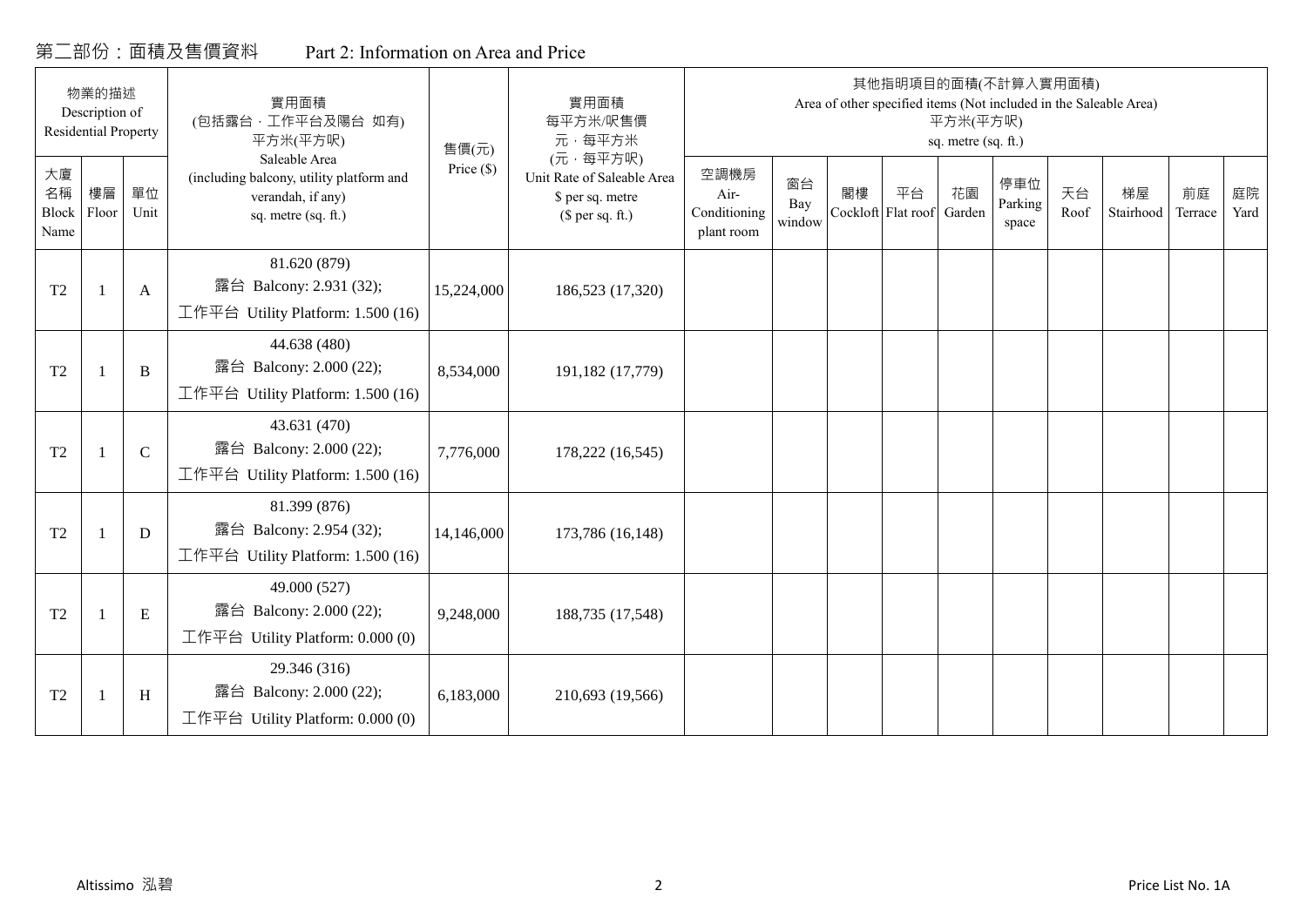|                           | 物業的描述<br>Description of<br><b>Residential Property</b> |              | 實用面積<br>(包括露台·工作平台及陽台 如有)<br>平方米(平方呎)                                                                 | 售價(元)        | 實用面積<br>每平方米/呎售價<br>元·每平方米                                                     |                                            |                     |                          |    | 平方米(平方呎)<br>sq. metre (sq. ft.) | 其他指明項目的面積(不計算入實用面積)     |            | Area of other specified items (Not included in the Saleable Area) |               |            |
|---------------------------|--------------------------------------------------------|--------------|-------------------------------------------------------------------------------------------------------|--------------|--------------------------------------------------------------------------------|--------------------------------------------|---------------------|--------------------------|----|---------------------------------|-------------------------|------------|-------------------------------------------------------------------|---------------|------------|
| 大廈<br>名稱<br>Block<br>Name | 樓層<br>Floor                                            | 單位<br>Unit   | Saleable Area<br>(including balcony, utility platform and<br>verandah, if any)<br>sq. metre (sq. ft.) | Price $(\$)$ | (元·每平方呎)<br>Unit Rate of Saleable Area<br>\$ per sq. metre<br>$$$ per sq. ft.) | 空調機房<br>Air-<br>Conditioning<br>plant room | 窗台<br>Bay<br>window | 閣樓<br>Cockloft Flat roof | 平台 | 花園<br>Garden                    | 停車位<br>Parking<br>space | 天台<br>Roof | 梯屋<br>Stairhood                                                   | 前庭<br>Terrace | 庭院<br>Yard |
| T <sub>2</sub>            | $\sqrt{2}$                                             | A            | 81.620 (879)<br>露台 Balcony: 2.931 (32);<br>工作平台 Utility Platform: $1.500(16)$                         | 15,254,000   | 186,890 (17,354)                                                               |                                            |                     |                          |    |                                 |                         |            |                                                                   |               |            |
| T <sub>2</sub>            | $\overline{2}$                                         | B            | 44.638 (480)<br>露台 Balcony: 2.000 (22);<br>工作平台 Utility Platform: 1.500 (16)                          | 8,551,000    | 191,563 (17,815)                                                               |                                            |                     |                          |    |                                 |                         |            |                                                                   |               |            |
| T <sub>2</sub>            | $\overline{2}$                                         | $\mathsf{C}$ | 43.631 (470)<br>露台 Balcony: 2.000 (22);<br>工作平台 Utility Platform: 1.500 (16)                          | 7,933,000    | 181,820 (16,879)                                                               |                                            |                     |                          |    |                                 |                         |            |                                                                   |               |            |
| T <sub>2</sub>            | $\overline{2}$                                         | D            | 81.399 (876)<br>露台 Balcony: 2.954 (32);<br>工作平台 Utility Platform: 1.500 (16)                          | 15,032,000   | 184,671 (17,160)                                                               |                                            |                     |                          |    |                                 |                         |            |                                                                   |               |            |
| T <sub>2</sub>            | $\overline{2}$                                         | E            | 49.000 (527)<br>露台 Balcony: 2.000 (22);<br>工作平台 Utility Platform: 0.000 (0)                           | 9,266,000    | 189, 102 (17, 583)                                                             |                                            |                     |                          |    |                                 |                         |            |                                                                   |               |            |
| T <sub>2</sub>            | $\overline{2}$                                         | H            | 29.346 (316)<br>露台 Balcony: 2.000 (22);<br>工作平台 Utility Platform: $0.000(0)$                          | 6,195,000    | 211,102 (19,604)                                                               |                                            |                     |                          |    |                                 |                         |            |                                                                   |               |            |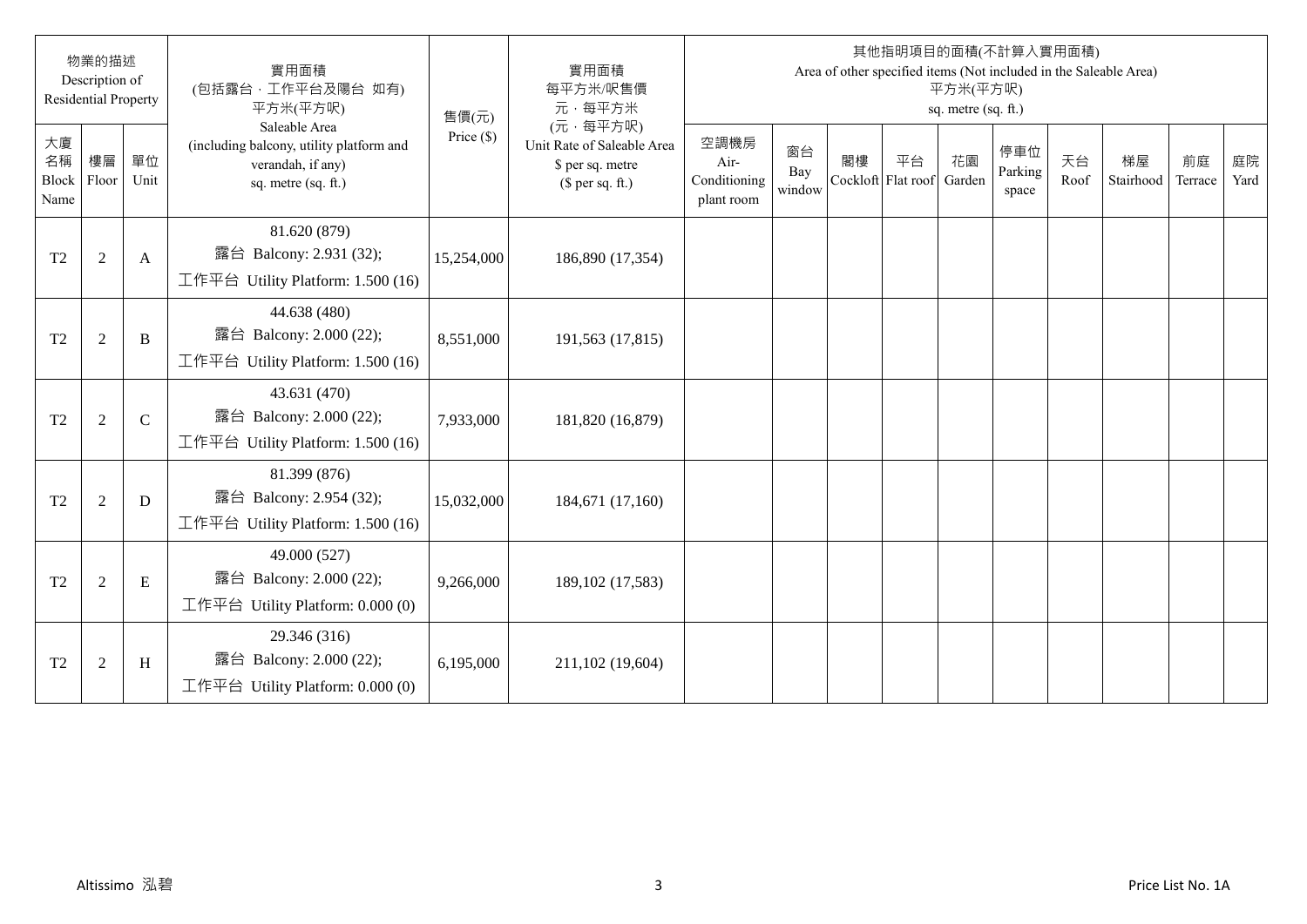|                                  | 物業的描述<br>Description of<br><b>Residential Property</b> |              | 實用面積<br>(包括露台·工作平台及陽台 如有)<br>平方米(平方呎)                                                                 | 售價(元)        | 實用面積<br>每平方米/呎售價<br>元·每平方米                                                     |                                            |                     |                          |    | 平方米(平方呎)<br>sq. metre (sq. ft.) | 其他指明項目的面積(不計算入實用面積)     |            | Area of other specified items (Not included in the Saleable Area) |               |            |
|----------------------------------|--------------------------------------------------------|--------------|-------------------------------------------------------------------------------------------------------|--------------|--------------------------------------------------------------------------------|--------------------------------------------|---------------------|--------------------------|----|---------------------------------|-------------------------|------------|-------------------------------------------------------------------|---------------|------------|
| 大廈<br>名稱<br><b>Block</b><br>Name | 樓層<br>Floor                                            | 單位<br>Unit   | Saleable Area<br>(including balcony, utility platform and<br>verandah, if any)<br>sq. metre (sq. ft.) | Price $(\$)$ | (元·每平方呎)<br>Unit Rate of Saleable Area<br>\$ per sq. metre<br>(\$ per sq. ft.) | 空調機房<br>Air-<br>Conditioning<br>plant room | 窗台<br>Bay<br>window | 閣樓<br>Cockloft Flat roof | 平台 | 花園<br>Garden                    | 停車位<br>Parking<br>space | 天台<br>Roof | 梯屋<br>Stairhood                                                   | 前庭<br>Terrace | 庭院<br>Yard |
| T <sub>2</sub>                   | $\mathfrak{Z}$                                         | B            | 44.638 (480)<br>露台 Balcony: 2.000 (22);<br>工作平台 Utility Platform: 1.500 (16)                          | 8,568,000    | 191,944 (17,850)                                                               |                                            |                     |                          |    |                                 |                         |            |                                                                   |               |            |
| T <sub>2</sub>                   | $\mathfrak{Z}$                                         | $\mathsf{C}$ | 43.631 (470)<br>露台 Balcony: 2.000 (22);<br>工作平台 Utility Platform: 1.500 (16)                          | 7,949,000    | 182,187 (16,913)                                                               |                                            |                     |                          |    |                                 |                         |            |                                                                   |               |            |
| T <sub>2</sub>                   | $\overline{3}$                                         | D            | 81.399 (876)<br>露台 Balcony: 2.954 (32);<br>工作平台 Utility Platform: 1.500 (16)                          | 15,062,000   | 185,039 (17,194)                                                               |                                            |                     |                          |    |                                 |                         |            |                                                                   |               |            |
| T <sub>2</sub>                   | 3                                                      | E            | 49.000 (527)<br>露台 Balcony: 2.000 (22);<br>工作平台 Utility Platform: $0.000(0)$                          | 9,285,000    | 189,490 (17,619)                                                               |                                            |                     |                          |    |                                 |                         |            |                                                                   |               |            |
| T <sub>2</sub>                   | $\overline{3}$                                         | H            | 29.346 (316)<br>露台 Balcony: 2.000 (22);<br>工作平台 Utility Platform: 0.000 (0)                           | 6,238,000    | 212,567 (19,741)                                                               |                                            |                     |                          |    |                                 |                         |            |                                                                   |               |            |
| T <sub>2</sub>                   | 5                                                      | B            | 44.638 (480)<br>露台 Balcony: 2.000 (22);<br>工作平台 Utility Platform: 1.500 (16)                          | 8,585,000    | 192,325 (17,885)                                                               |                                            |                     |                          |    |                                 |                         |            |                                                                   |               |            |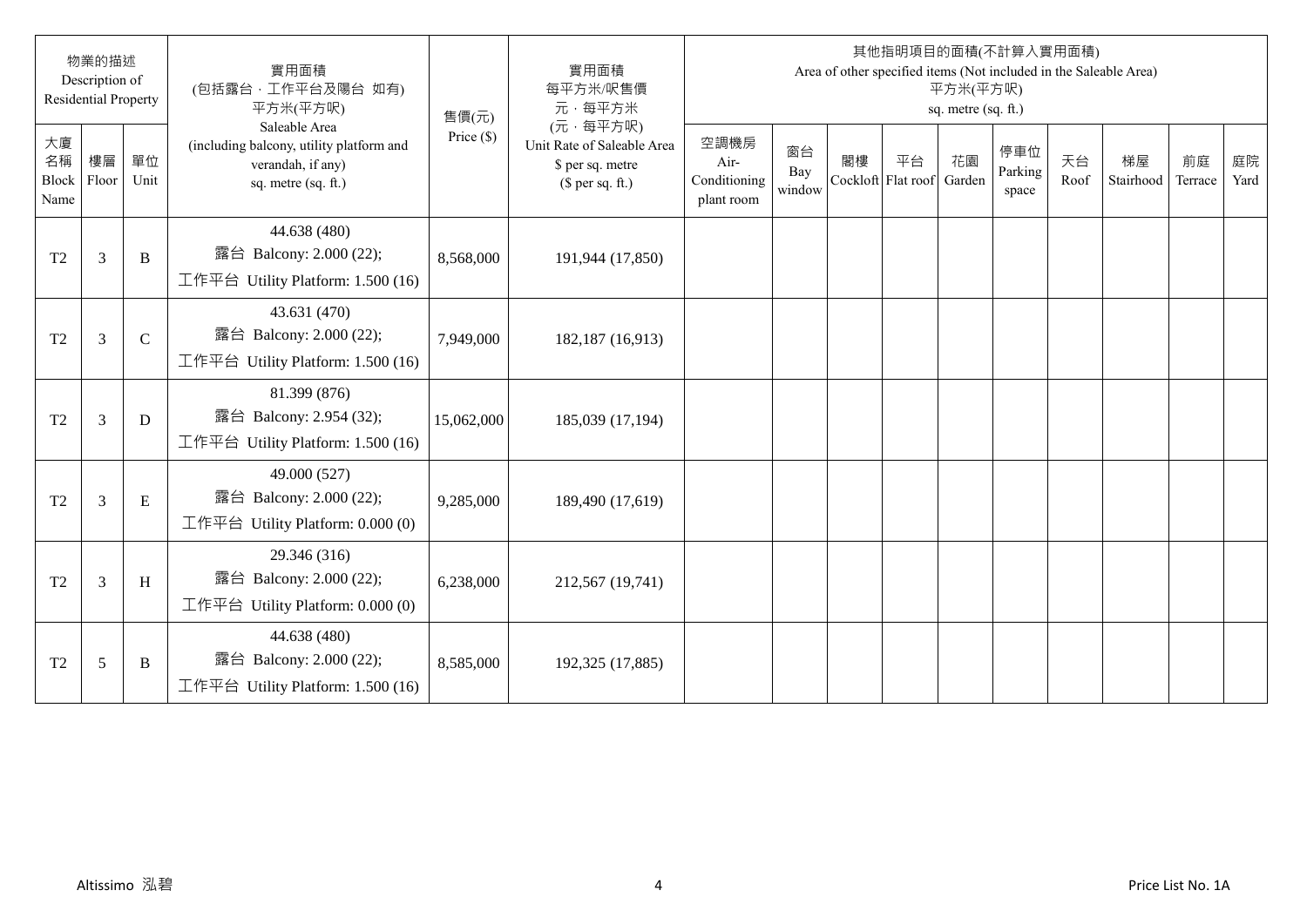|                           | 物業的描述<br>Description of<br><b>Residential Property</b> |              | 實用面積<br>(包括露台·工作平台及陽台 如有)<br>平方米(平方呎)                                                                 | 售價(元)        | 實用面積<br>每平方米/呎售價<br>元·每平方米                                                     |                                            |                     |    |                                 | 平方米(平方呎)<br>sq. metre (sq. ft.) | 其他指明項目的面積(不計算入實用面積)<br>Area of other specified items (Not included in the Saleable Area) |            |                 |               |            |
|---------------------------|--------------------------------------------------------|--------------|-------------------------------------------------------------------------------------------------------|--------------|--------------------------------------------------------------------------------|--------------------------------------------|---------------------|----|---------------------------------|---------------------------------|------------------------------------------------------------------------------------------|------------|-----------------|---------------|------------|
| 大廈<br>名稱<br>Block<br>Name | 樓層<br>Floor                                            | 單位<br>Unit   | Saleable Area<br>(including balcony, utility platform and<br>verandah, if any)<br>sq. metre (sq. ft.) | Price $(\$)$ | (元·每平方呎)<br>Unit Rate of Saleable Area<br>\$ per sq. metre<br>(\$ per sq. ft.) | 空調機房<br>Air-<br>Conditioning<br>plant room | 窗台<br>Bay<br>window | 閣樓 | 平台<br>Cockloft Flat roof Garden | 花園                              | 停車位<br>Parking<br>space                                                                  | 天台<br>Roof | 梯屋<br>Stairhood | 前庭<br>Terrace | 庭院<br>Yard |
| T <sub>2</sub>            | 5                                                      | $\mathsf{C}$ | 43.631 (470)<br>露台 Balcony: 2.000 (22);<br>工作平台 Utility Platform: 1.500 (16)                          | 7,964,000    | 182,531 (16,945)                                                               |                                            |                     |    |                                 |                                 |                                                                                          |            |                 |               |            |
| T <sub>2</sub>            | 5                                                      | D            | 81.399 (876)<br>露台 Balcony: 2.954 (32);<br>工作平台 Utility Platform: 1.500 (16)                          | 15,409,000   | 189,302 (17,590)                                                               |                                            |                     |    |                                 |                                 |                                                                                          |            |                 |               |            |
| T <sub>2</sub>            | 5                                                      | E            | 49.000 (527)<br>露台 Balcony: 2.000 (22);<br>工作平台 Utility Platform: $0.000(0)$                          | 9,303,000    | 189,857 (17,653)                                                               |                                            |                     |    |                                 |                                 |                                                                                          |            |                 |               |            |
| T <sub>2</sub>            | 5                                                      | H            | 29.346 (316)<br>露台 Balcony: 2.000 (22);<br>工作平台 Utility Platform: 0.000 (0)                           | 6,281,000    | 214,033 (19,877)                                                               |                                            |                     |    |                                 |                                 |                                                                                          |            |                 |               |            |
| T <sub>2</sub>            | 6                                                      | B            | 44.638 (480)<br>露台 Balcony: 2.000 (22);<br>工作平台 Utility Platform: 1.500 (16)                          | 8,620,000    | 193,109 (17,958)                                                               |                                            |                     |    |                                 |                                 |                                                                                          |            |                 |               |            |
| T <sub>2</sub>            | 6                                                      | $\mathbf C$  | 43.631 (470)<br>露台 Balcony: 2.000 (22);<br>工作平台 Utility Platform: 1.500 (16)                          | 7,996,000    | 183,264 (17,013)                                                               |                                            |                     |    |                                 |                                 |                                                                                          |            |                 |               |            |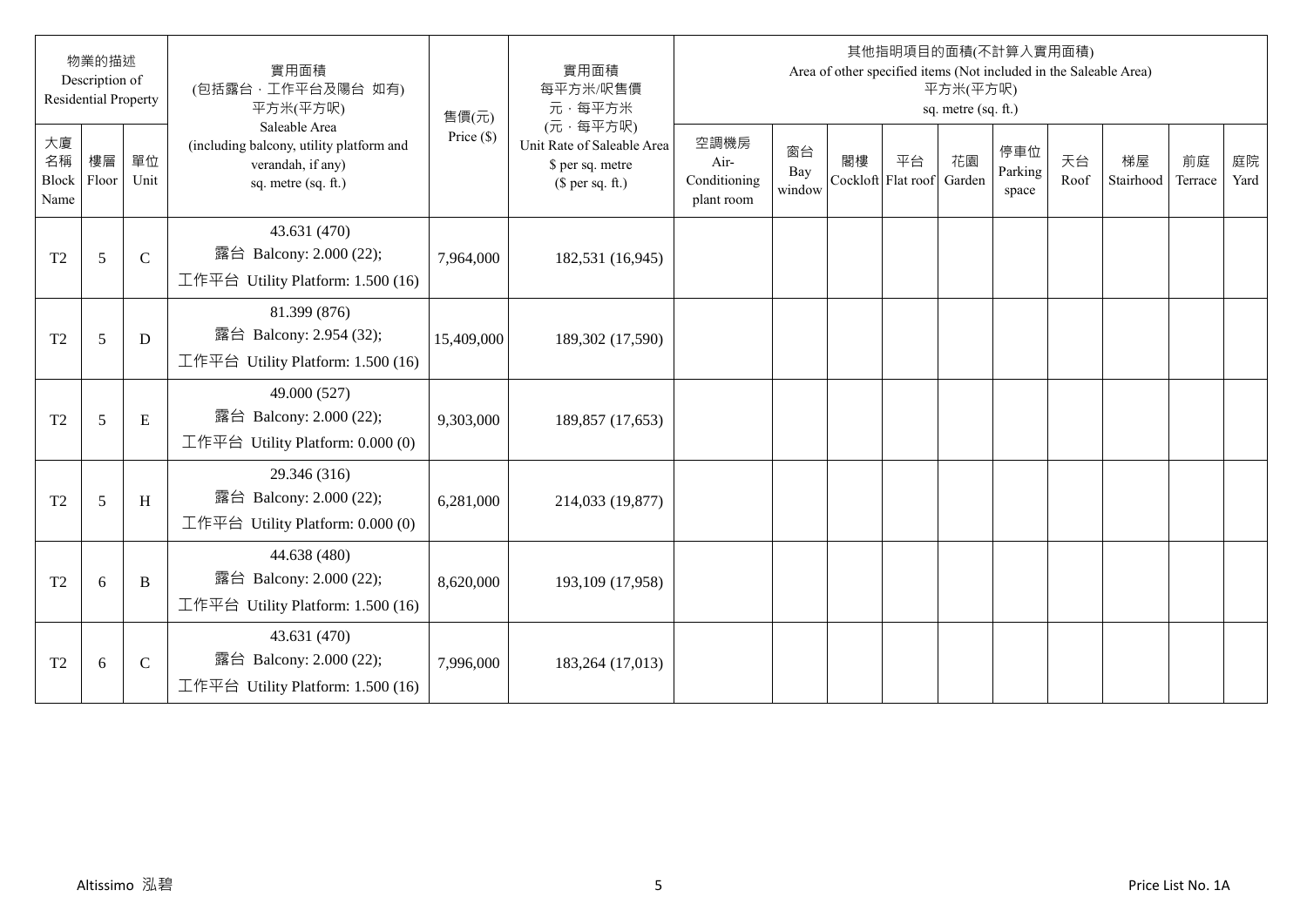|                                  | 物業的描述<br>Description of<br><b>Residential Property</b> |             | 實用面積<br>(包括露台·工作平台及陽台 如有)<br>平方米(平方呎)                                                                 | 售價(元)        | 實用面積<br>每平方米/呎售價<br>元·每平方米                                                     |                                            |                     |    |                          | 平方米(平方呎)<br>sq. metre (sq. ft.) | 其他指明項目的面積(不計算入實用面積)     |            | Area of other specified items (Not included in the Saleable Area) |               |            |
|----------------------------------|--------------------------------------------------------|-------------|-------------------------------------------------------------------------------------------------------|--------------|--------------------------------------------------------------------------------|--------------------------------------------|---------------------|----|--------------------------|---------------------------------|-------------------------|------------|-------------------------------------------------------------------|---------------|------------|
| 大廈<br>名稱<br><b>Block</b><br>Name | 樓層<br>Floor                                            | 單位<br>Unit  | Saleable Area<br>(including balcony, utility platform and<br>verandah, if any)<br>sq. metre (sq. ft.) | Price $(\$)$ | (元·每平方呎)<br>Unit Rate of Saleable Area<br>\$ per sq. metre<br>(\$ per sq. ft.) | 空調機房<br>Air-<br>Conditioning<br>plant room | 窗台<br>Bay<br>window | 閣樓 | 平台<br>Cockloft Flat roof | 花園<br>Garden                    | 停車位<br>Parking<br>space | 天台<br>Roof | 梯屋<br>Stairhood                                                   | 前庭<br>Terrace | 庭院<br>Yard |
| T <sub>2</sub>                   | 6                                                      | D           | 81.399 (876)<br>露台 Balcony: 2.954 (32);<br>工作平台 Utility Platform: $1.500(16)$                         | 15,470,000   | 190,051 (17,660)                                                               |                                            |                     |    |                          |                                 |                         |            |                                                                   |               |            |
| T <sub>2</sub>                   | 6                                                      | E           | 49.000 (527)<br>露台 Balcony: 2.000 (22);<br>工作平台 Utility Platform: 0.000 (0)                           | 9,340,000    | 190,612 (17,723)                                                               |                                            |                     |    |                          |                                 |                         |            |                                                                   |               |            |
| T <sub>2</sub>                   | 6                                                      | H           | 29.346 (316)<br>露台 Balcony: 2.000 (22);<br>工作平台 Utility Platform: $0.000(0)$                          | 6,337,000    | 215,941 (20,054)                                                               |                                            |                     |    |                          |                                 |                         |            |                                                                   |               |            |
| T <sub>2</sub>                   | $\overline{7}$                                         | B           | 44.638 (480)<br>露台 Balcony: 2.000 (22);<br>工作平台 Utility Platform: 1.500 (16)                          | 9,434,000    | 211,345 (19,654)                                                               |                                            |                     |    |                          |                                 |                         |            |                                                                   |               |            |
| T <sub>2</sub>                   | $\overline{7}$                                         | $\mathbf C$ | 43.631 (470)<br>露台 Balcony: 2.000 (22);<br>工作平台 Utility Platform: $1.500(16)$                         | 8,062,000    | 184,777 (17,153)                                                               |                                            |                     |    |                          |                                 |                         |            |                                                                   |               |            |
| T <sub>2</sub>                   | $\overline{7}$                                         | D           | 81.399 (876)<br>露台 Balcony: 2.954 (32);<br>工作平台 Utility Platform: 1.500 (16)                          | 15,516,000   | 190,617 (17,712)                                                               |                                            |                     |    |                          |                                 |                         |            |                                                                   |               |            |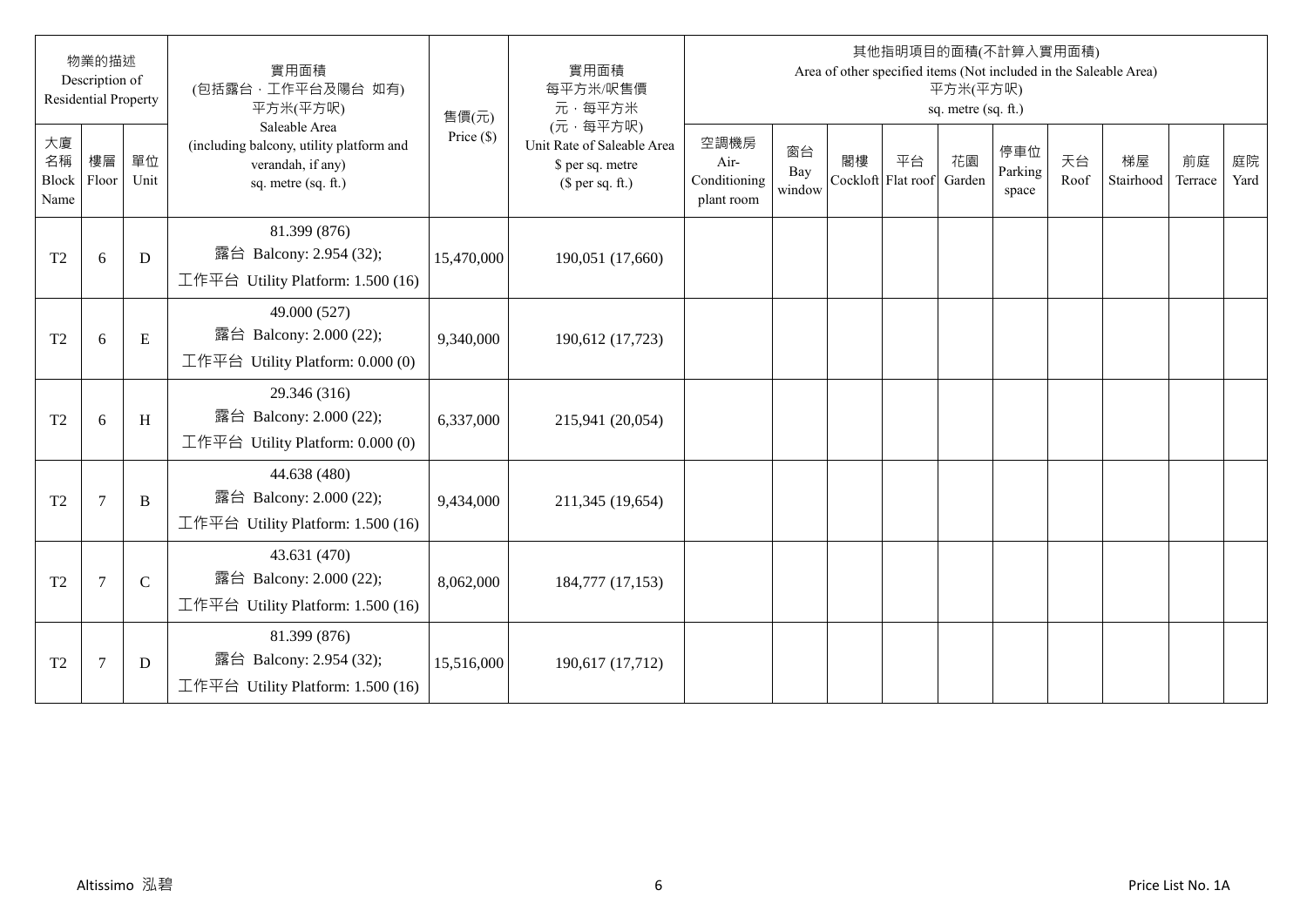|                           | 物業的描述<br>Description of<br><b>Residential Property</b> |              | 實用面積<br>(包括露台·工作平台及陽台 如有)<br>平方米(平方呎)                                                                 | 售價(元)        | 實用面積<br>每平方米/呎售價<br>元·每平方米                                                     |                                            |                     |    |                                 | 平方米(平方呎)<br>sq. metre (sq. ft.) | 其他指明項目的面積(不計算入實用面積)     |            | Area of other specified items (Not included in the Saleable Area) |               |            |
|---------------------------|--------------------------------------------------------|--------------|-------------------------------------------------------------------------------------------------------|--------------|--------------------------------------------------------------------------------|--------------------------------------------|---------------------|----|---------------------------------|---------------------------------|-------------------------|------------|-------------------------------------------------------------------|---------------|------------|
| 大廈<br>名稱<br>Block<br>Name | 樓層<br>Floor                                            | 單位<br>Unit   | Saleable Area<br>(including balcony, utility platform and<br>verandah, if any)<br>sq. metre (sq. ft.) | Price $(\$)$ | (元·每平方呎)<br>Unit Rate of Saleable Area<br>\$ per sq. metre<br>(\$ per sq. ft.) | 空調機房<br>Air-<br>Conditioning<br>plant room | 窗台<br>Bay<br>window | 閣樓 | 平台<br>Cockloft Flat roof Garden | 花園                              | 停車位<br>Parking<br>space | 天台<br>Roof | 梯屋<br>Stairhood                                                   | 前庭<br>Terrace | 庭院<br>Yard |
| T <sub>2</sub>            | $7\phantom{.0}$                                        | ${\bf E}$    | 49.000 (527)<br>露台 Balcony: 2.000 (22);<br>工作平台 Utility Platform: $0.000(0)$                          | 9,368,000    | 191,184 (17,776)                                                               |                                            |                     |    |                                 |                                 |                         |            |                                                                   |               |            |
| T <sub>2</sub>            | $\overline{7}$                                         | H            | 29.346 (316)<br>露台 Balcony: 2.000 (22);<br>工作平台 Utility Platform: $0.000(0)$                          | 7,089,000    | 241,566 (22,434)                                                               |                                            |                     |    |                                 |                                 |                         |            |                                                                   |               |            |
| T <sub>2</sub>            | 8                                                      | $\, {\bf B}$ | 44.638 (480)<br>露台 Balcony: 2.000 (22);<br>工作平台 Utility Platform: 1.500 (16)                          | 9,486,000    | 212,510 (19,763)                                                               |                                            |                     |    |                                 |                                 |                         |            |                                                                   |               |            |
| T <sub>2</sub>            | 8                                                      | $\mathsf C$  | 43.631 (470)<br>露台 Balcony: 2.000 (22);<br>工作平台 Utility Platform: 1.500 (16)                          | 8,181,000    | 187,504 (17,406)                                                               |                                            |                     |    |                                 |                                 |                         |            |                                                                   |               |            |
| T <sub>2</sub>            | 8                                                      | $\mathbf D$  | 81.399 (876)<br>露台 Balcony: 2.954 (32);<br>工作平台 Utility Platform: 1.500 (16)                          | 17,265,000   | 212,103 (19,709)                                                               |                                            |                     |    |                                 |                                 |                         |            |                                                                   |               |            |
| T <sub>2</sub>            | 8                                                      | Ε            | 49.000 (527)<br>露台 Balcony: 2.000 (22);<br>工作平台 Utility Platform: $0.000(0)$                          | 9,506,000    | 194,000 (18,038)                                                               |                                            |                     |    |                                 |                                 |                         |            |                                                                   |               |            |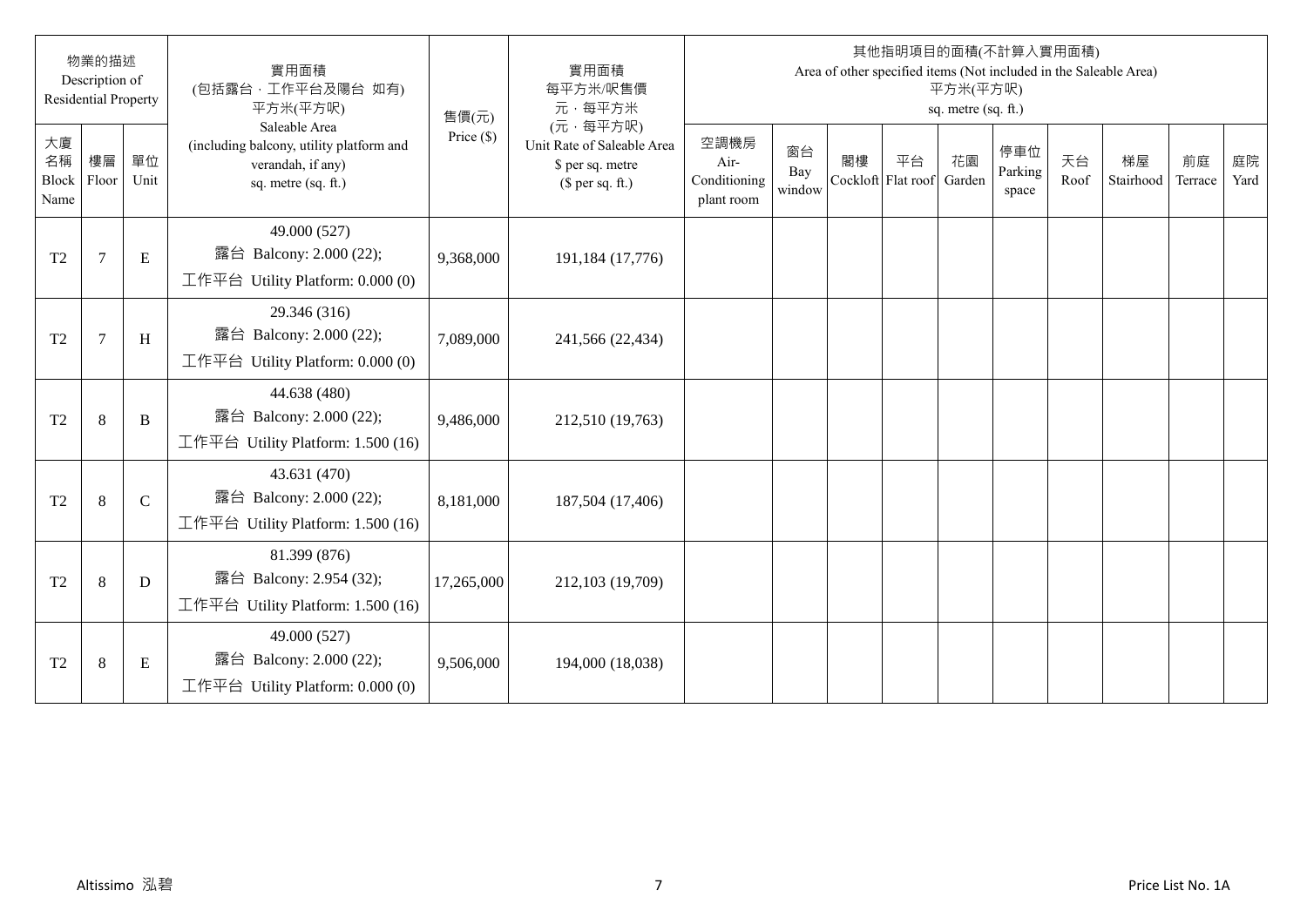|                           | 物業的描述<br>Description of<br><b>Residential Property</b> |              | 實用面積<br>(包括露台·工作平台及陽台 如有)<br>平方米(平方呎)                                                                 | 售價(元)        | 實用面積<br>每平方米/呎售價<br>元·每平方米                                                     |                                            |                     |    |                                 | 平方米(平方呎)<br>sq. metre (sq. ft.) | 其他指明項目的面積(不計算入實用面積)     |            | Area of other specified items (Not included in the Saleable Area) |               |            |
|---------------------------|--------------------------------------------------------|--------------|-------------------------------------------------------------------------------------------------------|--------------|--------------------------------------------------------------------------------|--------------------------------------------|---------------------|----|---------------------------------|---------------------------------|-------------------------|------------|-------------------------------------------------------------------|---------------|------------|
| 大廈<br>名稱<br>Block<br>Name | 樓層<br>Floor                                            | 單位<br>Unit   | Saleable Area<br>(including balcony, utility platform and<br>verandah, if any)<br>sq. metre (sq. ft.) | Price $(\$)$ | (元·每平方呎)<br>Unit Rate of Saleable Area<br>\$ per sq. metre<br>(\$ per sq. ft.) | 空調機房<br>Air-<br>Conditioning<br>plant room | 窗台<br>Bay<br>window | 閣樓 | 平台<br>Cockloft Flat roof Garden | 花園                              | 停車位<br>Parking<br>space | 天台<br>Roof | 梯屋<br>Stairhood                                                   | 前庭<br>Terrace | 庭院<br>Yard |
| T <sub>2</sub>            | $\,8\,$                                                | $\,$ H       | 29.346 (316)<br>露台 Balcony: 2.000 (22);<br>工作平台 Utility Platform: $0.000(0)$                          | 7,194,000    | 245,144 (22,766)                                                               |                                            |                     |    |                                 |                                 |                         |            |                                                                   |               |            |
| T <sub>2</sub>            | 9                                                      | A            | 81.620 (879)<br>露台 Balcony: 2.931 (32);<br>工作平台 Utility Platform: 1.500 (16)                          | 18,311,000   | 224,345 (20,832)                                                               |                                            |                     |    |                                 |                                 |                         |            |                                                                   |               |            |
| T <sub>2</sub>            | 9                                                      | $\, {\bf B}$ | 44.638 (480)<br>露台 Balcony: 2.000 (22);<br>工作平台 Utility Platform: 1.500 (16)                          | 9,486,000    | 212,510 (19,763)                                                               |                                            |                     |    |                                 |                                 |                         |            |                                                                   |               |            |
| T <sub>2</sub>            | 9                                                      | $\mathbf C$  | 43.631 (470)<br>露台 Balcony: 2.000 (22);<br>工作平台 Utility Platform: 1.500 (16)                          | 8,181,000    | 187,504 (17,406)                                                               |                                            |                     |    |                                 |                                 |                         |            |                                                                   |               |            |
| T <sub>2</sub>            | 9                                                      | D            | 81.399 (876)<br>露台 Balcony: 2.954 (32);<br>工作平台 Utility Platform: 1.500 (16)                          | 17,265,000   | 212,103 (19,709)                                                               |                                            |                     |    |                                 |                                 |                         |            |                                                                   |               |            |
| T <sub>2</sub>            | 9                                                      | Ε            | 49.000 (527)<br>露台 Balcony: 2.000 (22);<br>工作平台 Utility Platform: $0.000(0)$                          | 9,506,000    | 194,000 (18,038)                                                               |                                            |                     |    |                                 |                                 |                         |            |                                                                   |               |            |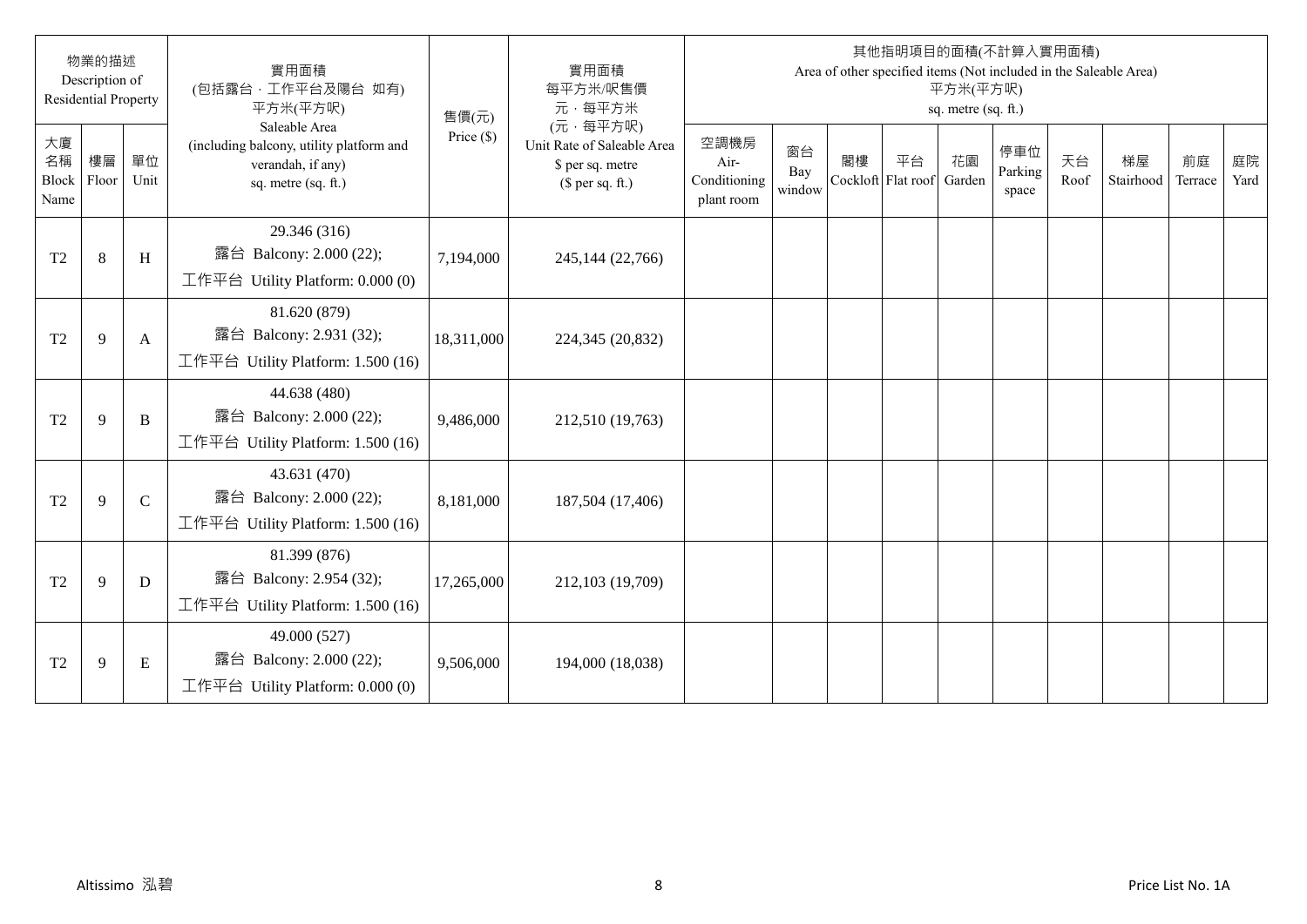|                                  | 物業的描述<br>Description of<br><b>Residential Property</b> |              | 實用面積<br>(包括露台·工作平台及陽台 如有)<br>平方米(平方呎)                                                                 | 售價(元)        | 實用面積<br>每平方米/呎售價<br>元·每平方米                                                     |                                            |                     |                          |    | 平方米(平方呎)<br>sq. metre (sq. ft.) | 其他指明項目的面積(不計算入實用面積)     |            | Area of other specified items (Not included in the Saleable Area) |               |            |
|----------------------------------|--------------------------------------------------------|--------------|-------------------------------------------------------------------------------------------------------|--------------|--------------------------------------------------------------------------------|--------------------------------------------|---------------------|--------------------------|----|---------------------------------|-------------------------|------------|-------------------------------------------------------------------|---------------|------------|
| 大廈<br>名稱<br><b>Block</b><br>Name | 樓層<br>Floor                                            | 單位<br>Unit   | Saleable Area<br>(including balcony, utility platform and<br>verandah, if any)<br>sq. metre (sq. ft.) | Price $(\$)$ | (元·每平方呎)<br>Unit Rate of Saleable Area<br>\$ per sq. metre<br>$$$ per sq. ft.) | 空調機房<br>Air-<br>Conditioning<br>plant room | 窗台<br>Bay<br>window | 閣樓<br>Cockloft Flat roof | 平台 | 花園<br>Garden                    | 停車位<br>Parking<br>space | 天台<br>Roof | 梯屋<br>Stairhood                                                   | 前庭<br>Terrace | 庭院<br>Yard |
| T <sub>2</sub>                   | 10                                                     | $\mathbf{A}$ | 81.620 (879)<br>露台 Balcony: 2.931 (32);<br>工作平台 Utility Platform: 1.500 (16)                          | 18,489,000   | 226,525 (21,034)                                                               |                                            |                     |                          |    |                                 |                         |            |                                                                   |               |            |
| T <sub>2</sub>                   | 10                                                     | $\, {\bf B}$ | 44.638 (480)<br>露台 Balcony: 2.000 (22);<br>工作平台 Utility Platform: 1.500 (16)                          | 9,578,000    | 214,571 (19,954)                                                               |                                            |                     |                          |    |                                 |                         |            |                                                                   |               |            |
| T <sub>2</sub>                   | 10                                                     | $\mathsf{C}$ | 43.631 (470)<br>露台 Balcony: 2.000 (22);<br>工作平台 Utility Platform: $1.500(16)$                         | 8,260,000    | 189,315 (17,574)                                                               |                                            |                     |                          |    |                                 |                         |            |                                                                   |               |            |
| T <sub>2</sub>                   | 10                                                     | D            | 81.399 (876)<br>露台 Balcony: 2.954 (32);<br>工作平台 Utility Platform: 1.500 (16)                          | 17,433,000   | 214,167 (19,901)                                                               |                                            |                     |                          |    |                                 |                         |            |                                                                   |               |            |
| T <sub>2</sub>                   | 10                                                     | E            | 49.000 (527)<br>露台 Balcony: 2.000 (22);<br>工作平台 Utility Platform: $0.000(0)$                          | 9,550,000    | 194,898 (18,121)                                                               |                                            |                     |                          |    |                                 |                         |            |                                                                   |               |            |
| T <sub>2</sub>                   | 11                                                     | A            | 81.620 (879)<br>露台 Balcony: 2.931 (32);<br>工作平台 Utility Platform: $1.500(16)$                         | 18,755,000   | 229,784 (21,337)                                                               |                                            |                     |                          |    |                                 |                         |            |                                                                   |               |            |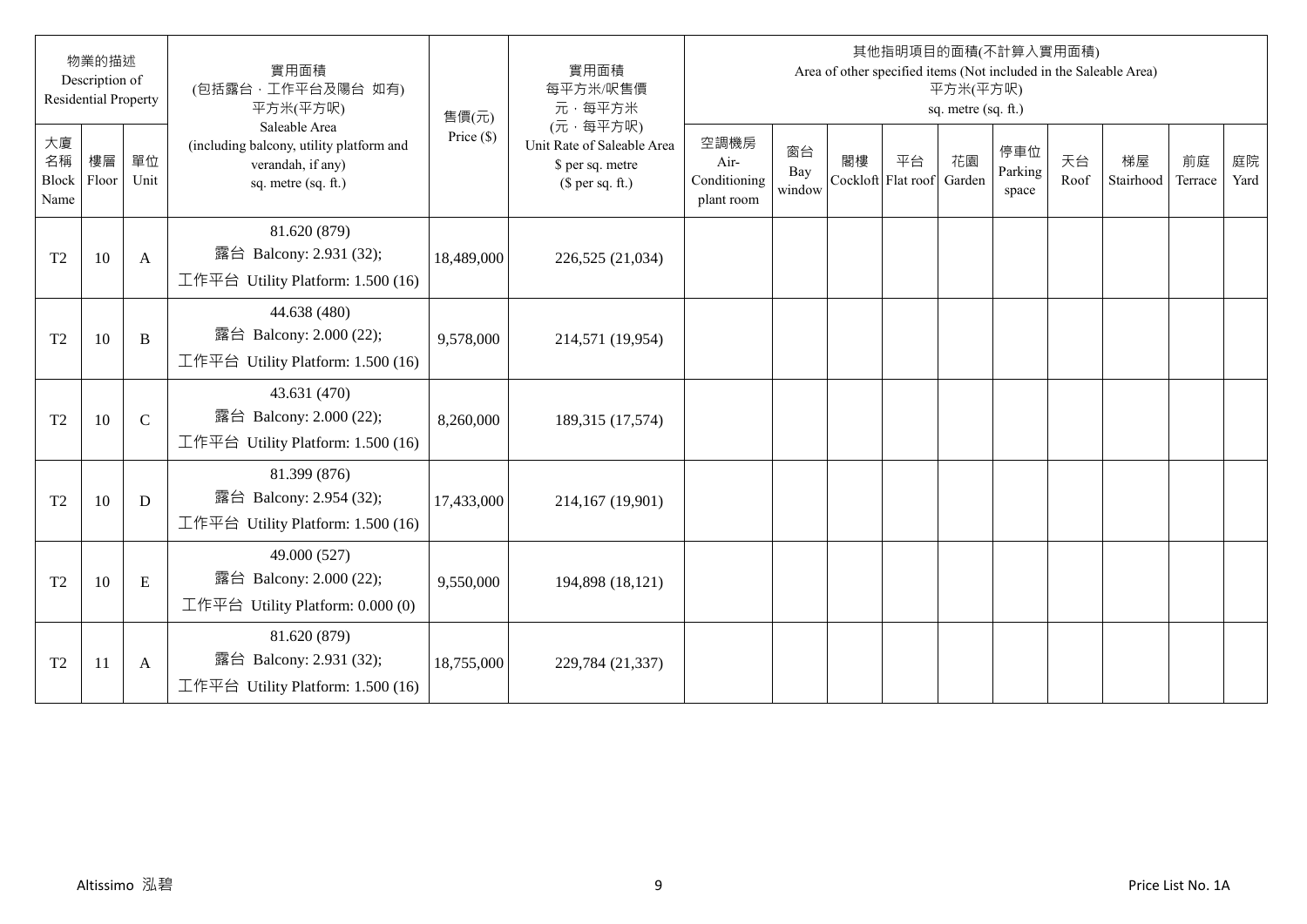|                                  | 物業的描述<br>Description of<br><b>Residential Property</b> |              | 實用面積<br>(包括露台·工作平台及陽台 如有)<br>平方米(平方呎)                                                                 | 售價(元)        | 實用面積<br>每平方米/呎售價<br>元·每平方米                                                     |                                            |                     |                          |    | 平方米(平方呎)<br>sq. metre (sq. ft.) | 其他指明項目的面積(不計算入實用面積)     |            | Area of other specified items (Not included in the Saleable Area) |               |            |
|----------------------------------|--------------------------------------------------------|--------------|-------------------------------------------------------------------------------------------------------|--------------|--------------------------------------------------------------------------------|--------------------------------------------|---------------------|--------------------------|----|---------------------------------|-------------------------|------------|-------------------------------------------------------------------|---------------|------------|
| 大廈<br>名稱<br><b>Block</b><br>Name | 樓層<br>Floor                                            | 單位<br>Unit   | Saleable Area<br>(including balcony, utility platform and<br>verandah, if any)<br>sq. metre (sq. ft.) | Price $(\$)$ | (元·每平方呎)<br>Unit Rate of Saleable Area<br>\$ per sq. metre<br>(\$ per sq. ft.) | 空調機房<br>Air-<br>Conditioning<br>plant room | 窗台<br>Bay<br>window | 閣樓<br>Cockloft Flat roof | 平台 | 花園<br>Garden                    | 停車位<br>Parking<br>space | 天台<br>Roof | 梯屋<br>Stairhood                                                   | 前庭<br>Terrace | 庭院<br>Yard |
| T <sub>2</sub>                   | 11                                                     | B            | 44.638 (480)<br>露台 Balcony: 2.000 (22);<br>工作平台 Utility Platform: 1.500 (16)                          | 9,716,000    | 217,662 (20,242)                                                               |                                            |                     |                          |    |                                 |                         |            |                                                                   |               |            |
| T <sub>2</sub>                   | 11                                                     | $\mathsf{C}$ | 43.631 (470)<br>露台 Balcony: 2.000 (22);<br>工作平台 Utility Platform: 1.500 (16)                          | 8,379,000    | 192,042 (17,828)                                                               |                                            |                     |                          |    |                                 |                         |            |                                                                   |               |            |
| T <sub>2</sub>                   | 11                                                     | D            | 81.399 (876)<br>露台 Balcony: 2.954 (32);<br>工作平台 Utility Platform: 1.500 (16)                          | 17,684,000   | 217,251 (20,187)                                                               |                                            |                     |                          |    |                                 |                         |            |                                                                   |               |            |
| T <sub>2</sub>                   | 11                                                     | E            | 49.000 (527)<br>露台 Balcony: 2.000 (22);<br>工作平台 Utility Platform: $0.000(0)$                          | 9,638,000    | 196,694 (18,288)                                                               |                                            |                     |                          |    |                                 |                         |            |                                                                   |               |            |
| T <sub>2</sub>                   | 12                                                     | $\mathbf{A}$ | 81.620 (879)<br>露台 Balcony: 2.931 (32);<br>工作平台 Utility Platform: 1.500 (16)                          | 19,022,000   | 233,056 (21,641)                                                               |                                            |                     |                          |    |                                 |                         |            |                                                                   |               |            |
| T <sub>2</sub>                   | 12                                                     | B            | 44.638 (480)<br>露台 Balcony: 2.000 (22);<br>工作平台 Utility Platform: 1.500 (16)                          | 9,854,000    | 220,754 (20,529)                                                               |                                            |                     |                          |    |                                 |                         |            |                                                                   |               |            |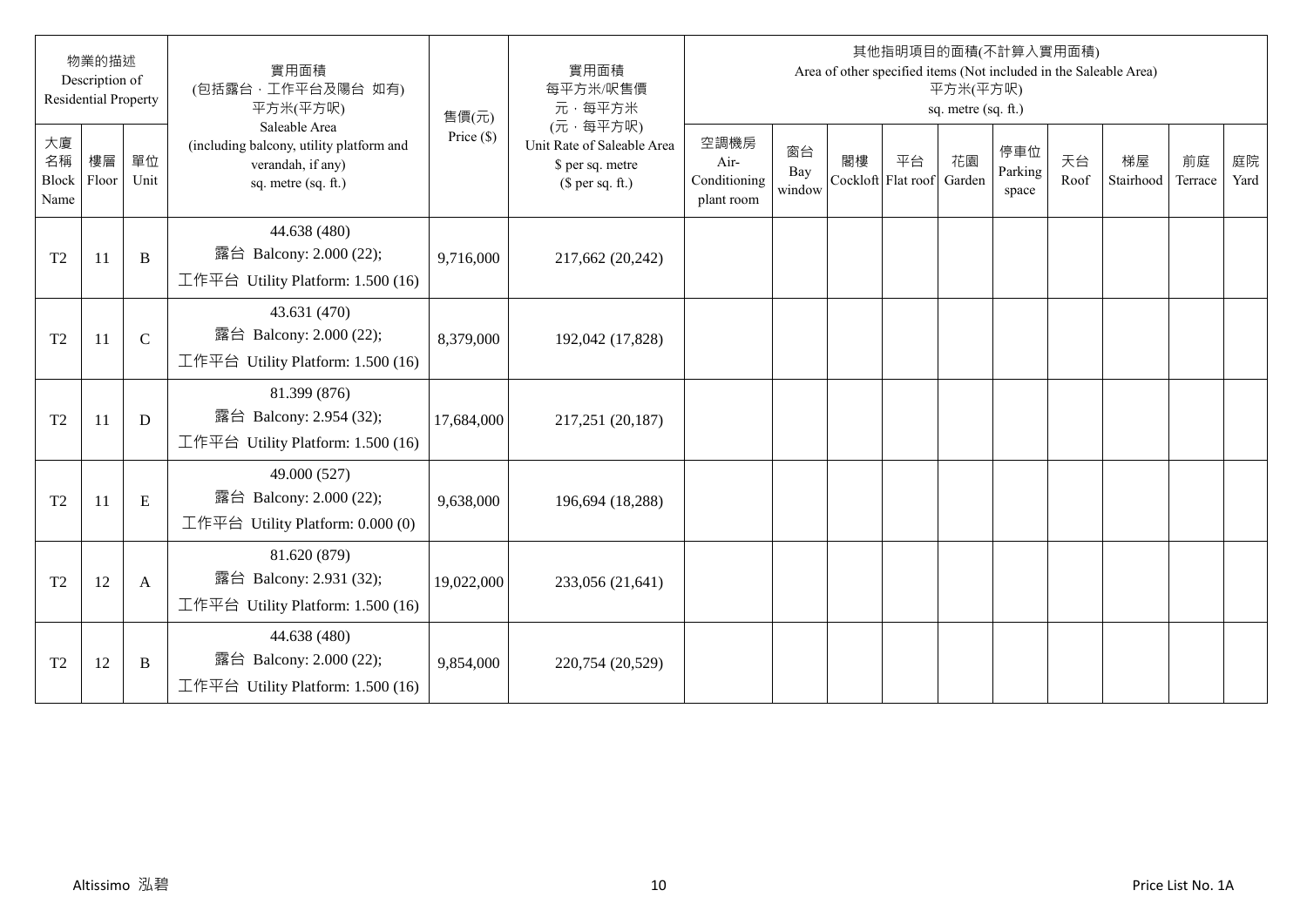|                           | 物業的描述<br>Description of<br><b>Residential Property</b> |              | 實用面積<br>(包括露台·工作平台及陽台 如有)<br>平方米(平方呎)                                                                 | 售價(元)        | 實用面積<br>每平方米/呎售價<br>元·每平方米                                                     |                                            |                     |                          |    | 平方米(平方呎)<br>sq. metre (sq. ft.) | 其他指明項目的面積(不計算入實用面積)     |            | Area of other specified items (Not included in the Saleable Area) |               |            |
|---------------------------|--------------------------------------------------------|--------------|-------------------------------------------------------------------------------------------------------|--------------|--------------------------------------------------------------------------------|--------------------------------------------|---------------------|--------------------------|----|---------------------------------|-------------------------|------------|-------------------------------------------------------------------|---------------|------------|
| 大廈<br>名稱<br>Block<br>Name | 樓層<br>Floor                                            | 單位<br>Unit   | Saleable Area<br>(including balcony, utility platform and<br>verandah, if any)<br>sq. metre (sq. ft.) | Price $(\$)$ | (元·每平方呎)<br>Unit Rate of Saleable Area<br>\$ per sq. metre<br>$$$ per sq. ft.) | 空調機房<br>Air-<br>Conditioning<br>plant room | 窗台<br>Bay<br>window | 閣樓<br>Cockloft Flat roof | 平台 | 花園<br>Garden                    | 停車位<br>Parking<br>space | 天台<br>Roof | 梯屋<br>Stairhood                                                   | 前庭<br>Terrace | 庭院<br>Yard |
| T <sub>2</sub>            | 12                                                     | $\mathbf C$  | 43.631 (470)<br>露台 Balcony: 2.000 (22);<br>工作平台 Utility Platform: $1.500(16)$                         | 8,498,000    | 194,770 (18,081)                                                               |                                            |                     |                          |    |                                 |                         |            |                                                                   |               |            |
| T <sub>2</sub>            | 12                                                     | D            | 81.399 (876)<br>露台 Balcony: 2.954 (32);<br>工作平台 Utility Platform: 1.500 (16)                          | 17,936,000   | 220,347 (20,475)                                                               |                                            |                     |                          |    |                                 |                         |            |                                                                   |               |            |
| T <sub>2</sub>            | 12                                                     | ${\bf E}$    | 49.000 (527)<br>露台 Balcony: 2.000 (22);<br>工作平台 Utility Platform: $0.000(0)$                          | 10,071,000   | 205,531 (19,110)                                                               |                                            |                     |                          |    |                                 |                         |            |                                                                   |               |            |
| T <sub>2</sub>            | 15                                                     | A            | 81.620 (879)<br>露台 Balcony: 2.931 (32);<br>工作平台 Utility Platform: $1.500(16)$                         | 19,378,000   | 237,417 (22,046)                                                               |                                            |                     |                          |    |                                 |                         |            |                                                                   |               |            |
| T <sub>2</sub>            | 15                                                     | B            | 44.638 (480)<br>露台 Balcony: 2.000 (22);<br>工作平台 Utility Platform: 1.500 (16)                          | 10,039,000   | 224,898 (20,915)                                                               |                                            |                     |                          |    |                                 |                         |            |                                                                   |               |            |
| T <sub>2</sub>            | 15                                                     | $\mathsf{C}$ | 43.631 (470)<br>露台 Balcony: 2.000 (22);<br>工作平台 Utility Platform: 1.500 (16)                          | 8,747,000    | 200,477 (18,611)                                                               |                                            |                     |                          |    |                                 |                         |            |                                                                   |               |            |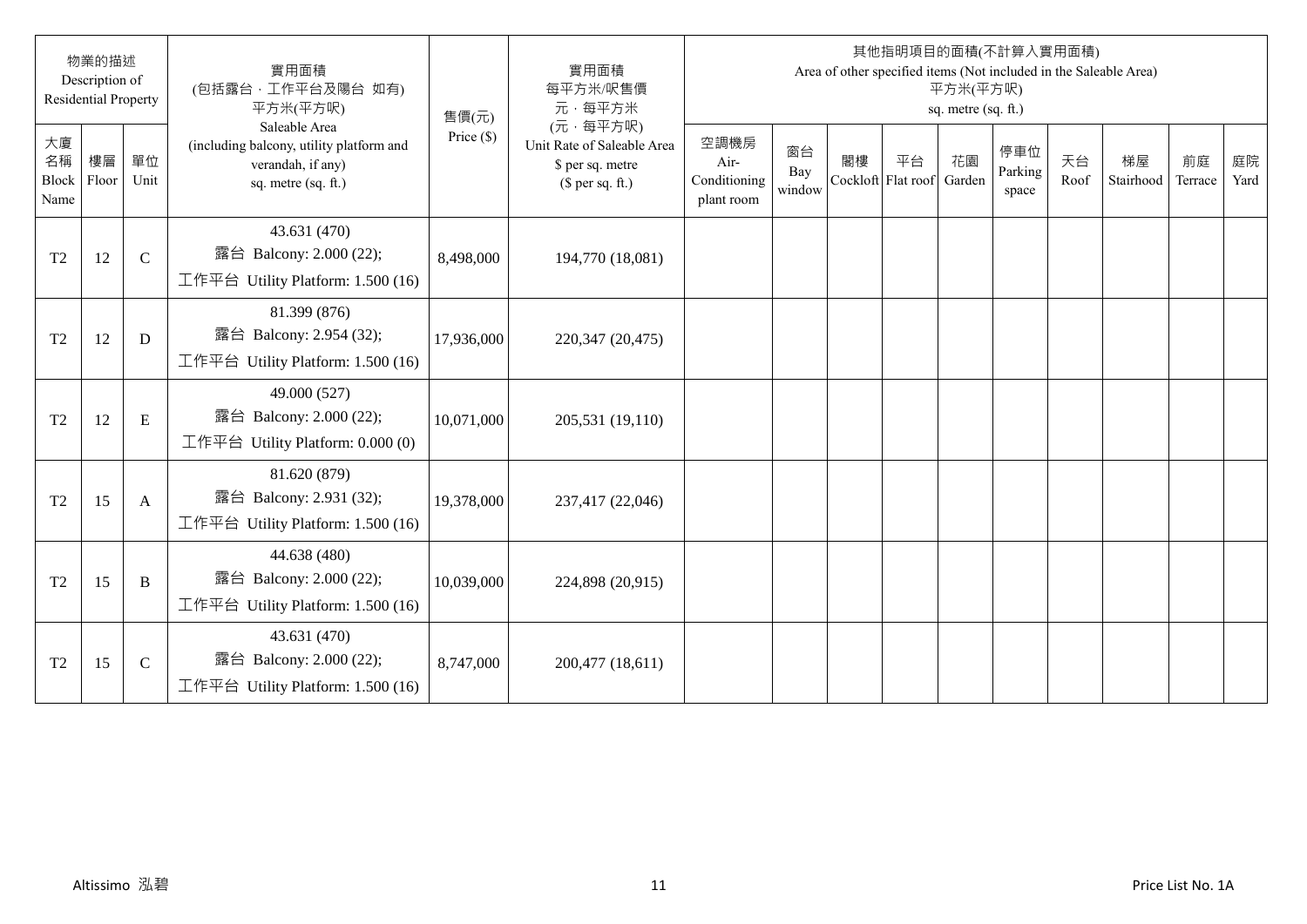|                                  | 物業的描述<br>Description of<br><b>Residential Property</b> |              | 實用面積<br>(包括露台·工作平台及陽台 如有)<br>平方米(平方呎)                                                                 | 售價(元)        | 實用面積<br>每平方米/呎售價<br>元·每平方米                                                     |                                            |                     |                          |    | 平方米(平方呎)<br>sq. metre (sq. ft.) | 其他指明項目的面積(不計算入實用面積)     |            | Area of other specified items (Not included in the Saleable Area) |               |            |
|----------------------------------|--------------------------------------------------------|--------------|-------------------------------------------------------------------------------------------------------|--------------|--------------------------------------------------------------------------------|--------------------------------------------|---------------------|--------------------------|----|---------------------------------|-------------------------|------------|-------------------------------------------------------------------|---------------|------------|
| 大廈<br>名稱<br><b>Block</b><br>Name | 樓層<br>Floor                                            | 單位<br>Unit   | Saleable Area<br>(including balcony, utility platform and<br>verandah, if any)<br>sq. metre (sq. ft.) | Price $(\$)$ | (元·每平方呎)<br>Unit Rate of Saleable Area<br>\$ per sq. metre<br>(\$ per sq. ft.) | 空調機房<br>Air-<br>Conditioning<br>plant room | 窗台<br>Bay<br>window | 閣樓<br>Cockloft Flat roof | 平台 | 花園<br>Garden                    | 停車位<br>Parking<br>space | 天台<br>Roof | 梯屋<br>Stairhood                                                   | 前庭<br>Terrace | 庭院<br>Yard |
| T <sub>2</sub>                   | 15                                                     | D            | 81.399 (876)<br>露台 Balcony: 2.954 (32);<br>工作平台 Utility Platform: 1.500 (16)                          | 18,179,000   | 223,332 (20,752)                                                               |                                            |                     |                          |    |                                 |                         |            |                                                                   |               |            |
| T <sub>2</sub>                   | 15                                                     | ${\bf E}$    | 49.000 (527)<br>露台 Balcony: 2.000 (22);<br>工作平台 Utility Platform: 0.000 (0)                           | 10,259,000   | 209,367 (19,467)                                                               |                                            |                     |                          |    |                                 |                         |            |                                                                   |               |            |
| T <sub>2</sub>                   | 16                                                     | $\, {\bf B}$ | 44.638 (480)<br>露台 Balcony: 2.000 (22);<br>工作平台 Utility Platform: 1.500 (16)                          | 10,223,000   | 229,020 (21,298)                                                               |                                            |                     |                          |    |                                 |                         |            |                                                                   |               |            |
| T <sub>2</sub>                   | 16                                                     | $\mathsf{C}$ | 43.631 (470)<br>露台 Balcony: 2.000 (22);<br>工作平台 Utility Platform: 1.500 (16)                          | 8,908,000    | 204,167 (18,953)                                                               |                                            |                     |                          |    |                                 |                         |            |                                                                   |               |            |
| T <sub>2</sub>                   | 16                                                     | D            | 81.399 (876)<br>露台 Balcony: 2.954 (32);<br>工作平台 Utility Platform: 1.500 (16)                          | 18,420,000   | 226,293 (21,027)                                                               |                                            |                     |                          |    |                                 |                         |            |                                                                   |               |            |
| T <sub>2</sub>                   | 16                                                     | Ε            | 49.000 (527)<br>露台 Balcony: 2.000 (22);<br>工作平台 Utility Platform: $0.000(0)$                          | 10,447,000   | 213,204 (19,824)                                                               |                                            |                     |                          |    |                                 |                         |            |                                                                   |               |            |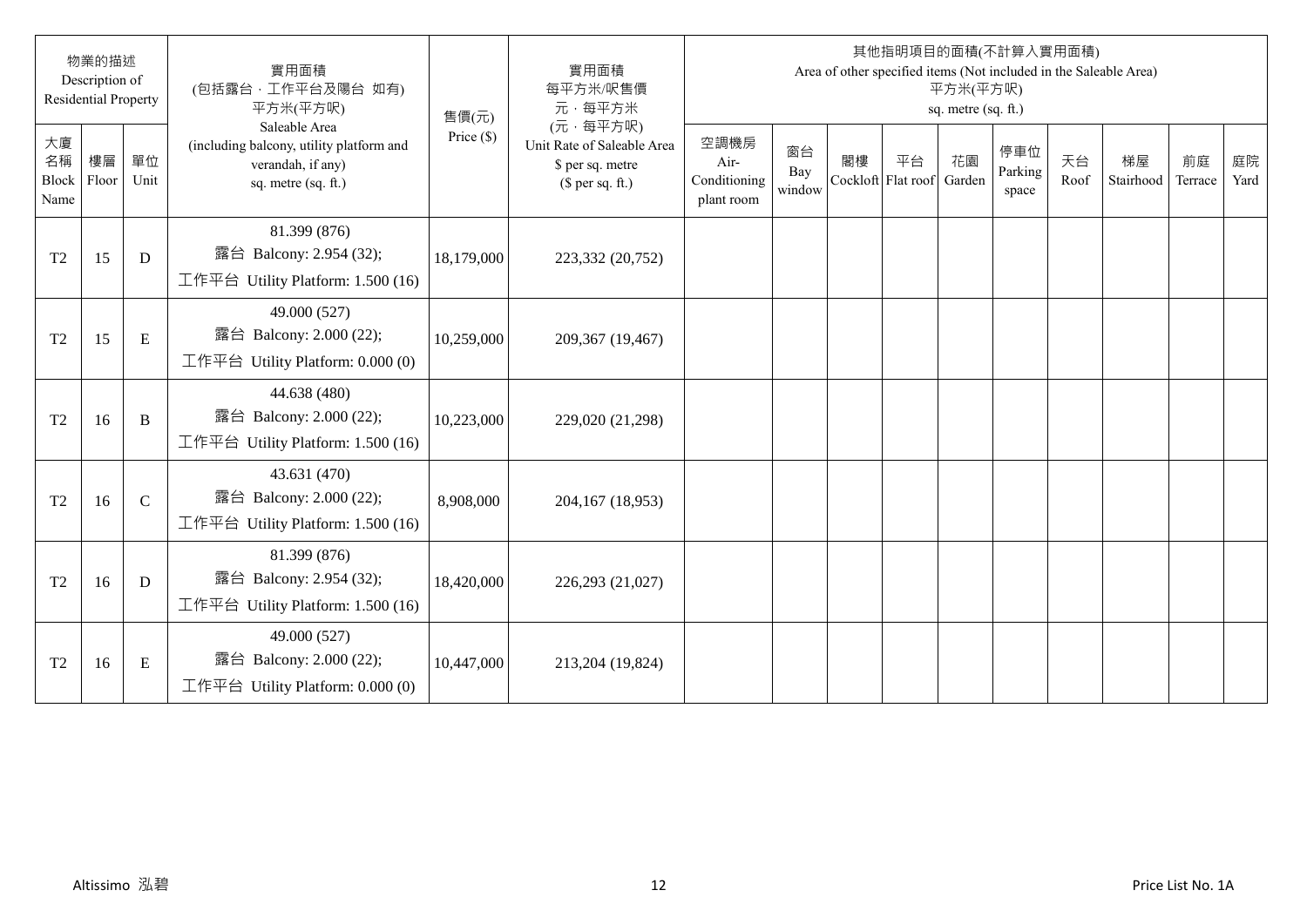|                                  | 物業的描述<br>Description of<br><b>Residential Property</b> |              | 實用面積<br>(包括露台·工作平台及陽台 如有)<br>平方米(平方呎)                                                                 | 售價(元)        | 實用面積<br>每平方米/呎售價<br>元·每平方米                                                     |                                            |                     |                          |               | 平方米(平方呎)<br>sq. metre (sq. ft.) | 其他指明項目的面積(不計算入實用面積)     |            | Area of other specified items (Not included in the Saleable Area) |               |            |
|----------------------------------|--------------------------------------------------------|--------------|-------------------------------------------------------------------------------------------------------|--------------|--------------------------------------------------------------------------------|--------------------------------------------|---------------------|--------------------------|---------------|---------------------------------|-------------------------|------------|-------------------------------------------------------------------|---------------|------------|
| 大廈<br>名稱<br><b>Block</b><br>Name | 樓層<br>Floor                                            | 單位<br>Unit   | Saleable Area<br>(including balcony, utility platform and<br>verandah, if any)<br>sq. metre (sq. ft.) | Price $(\$)$ | (元·每平方呎)<br>Unit Rate of Saleable Area<br>\$ per sq. metre<br>(\$ per sq. ft.) | 空調機房<br>Air-<br>Conditioning<br>plant room | 窗台<br>Bay<br>window | 閣樓<br>Cockloft Flat roof | 平台            | 花園<br>Garden                    | 停車位<br>Parking<br>space | 天台<br>Roof | 梯屋<br>Stairhood                                                   | 前庭<br>Terrace | 庭院<br>Yard |
| T <sub>5</sub>                   |                                                        | $\mathsf{C}$ | 29.552 (318)<br>露台 Balcony: 2.000 (22);<br>工作平台 Utility Platform: $0.000(0)$                          | 6,160,000    | 208,446 (19,371)                                                               |                                            |                     |                          |               |                                 |                         |            |                                                                   |               |            |
| T <sub>5</sub>                   |                                                        | G            | 29.197 (314)<br>露台 Balcony: 2.000 (22);<br>工作平台 Utility Platform: 0.000 (0)                           | 5,962,000    | 204,199 (18,987)                                                               |                                            |                     |                          |               |                                 |                         |            |                                                                   |               |            |
| T <sub>5</sub>                   |                                                        | H            | 48.895 (526)<br>露台 Balcony: 2.000 (22);<br>工作平台 Utility Platform: 0.000 (0)                           | 9,279,000    | 189,774 (17,641)                                                               |                                            |                     |                          | 6.324<br>(68) |                                 |                         |            |                                                                   |               |            |
| T <sub>5</sub>                   |                                                        | $\bf K$      | 28.968 (312)<br>露台 Balcony: 2.000 (22);<br>工作平台 Utility Platform: 0.000 (0)                           | 5,800,000    | 200,221 (18,590)                                                               |                                            |                     |                          |               |                                 |                         |            |                                                                   |               |            |
| T <sub>5</sub>                   | $\overline{2}$                                         | $\mathsf{C}$ | 29.552 (318)<br>露台 Balcony: 2.000 (22);<br>工作平台 Utility Platform: 0.000 (0)                           | 6,203,000    | 209,901 (19,506)                                                               |                                            |                     |                          |               |                                 |                         |            |                                                                   |               |            |
| T <sub>5</sub>                   | $\overline{2}$                                         | G            | 29.197 (314)<br>露台 Balcony: 2.000 (22);<br>工作平台 Utility Platform: $0.000(0)$                          | 6,034,000    | 206,665 (19,217)                                                               |                                            |                     |                          |               |                                 |                         |            |                                                                   |               |            |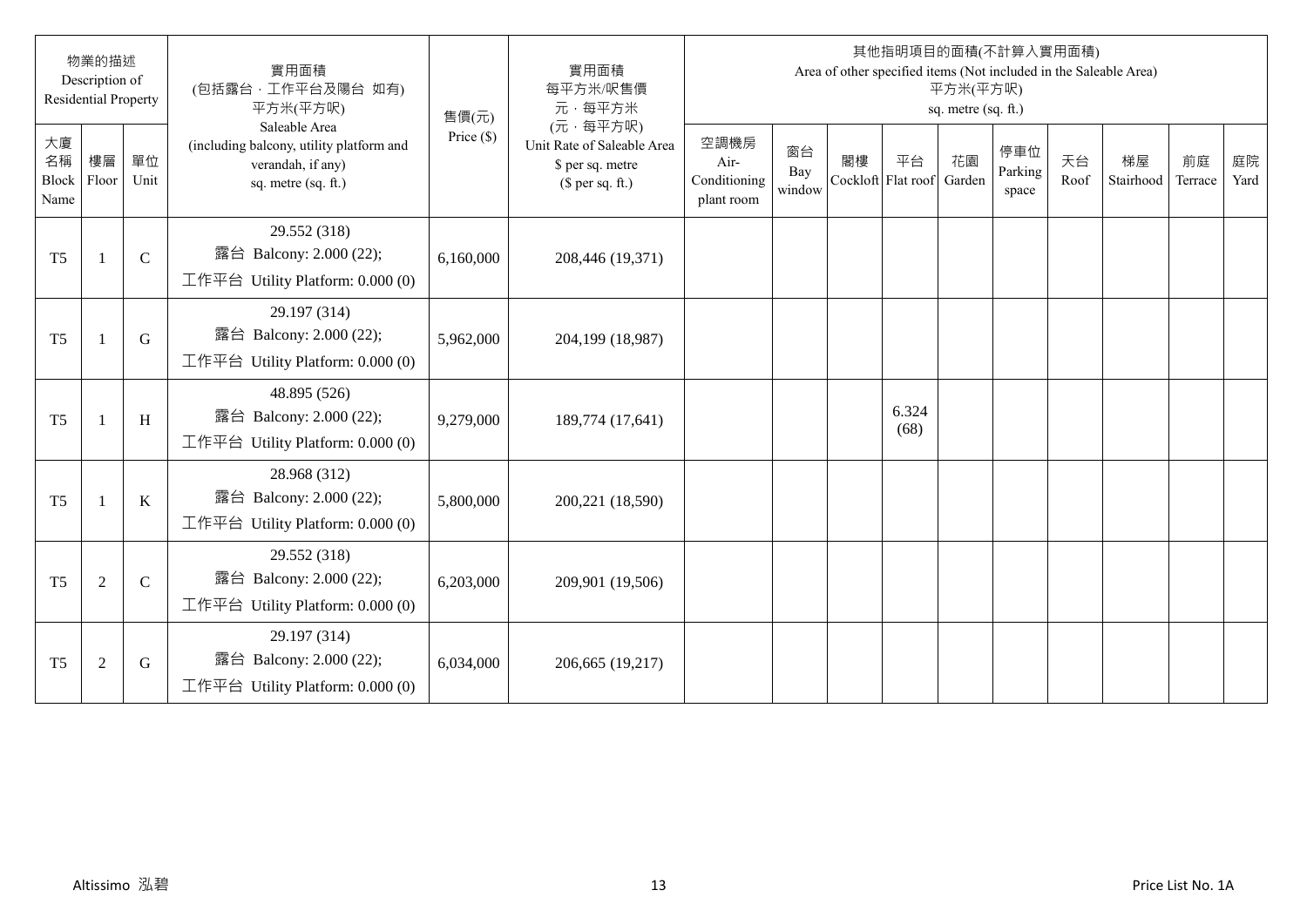|                                  | 物業的描述<br>Description of<br><b>Residential Property</b> |              | 實用面積<br>(包括露台·工作平台及陽台 如有)<br>平方米(平方呎)                                                                 | 售價(元)        | 實用面積<br>每平方米/呎售價<br>元·每平方米                                                     |                                            |                     |                          |    | 平方米(平方呎)<br>sq. metre (sq. ft.) | 其他指明項目的面積(不計算入實用面積)     |            | Area of other specified items (Not included in the Saleable Area) |               |            |
|----------------------------------|--------------------------------------------------------|--------------|-------------------------------------------------------------------------------------------------------|--------------|--------------------------------------------------------------------------------|--------------------------------------------|---------------------|--------------------------|----|---------------------------------|-------------------------|------------|-------------------------------------------------------------------|---------------|------------|
| 大廈<br>名稱<br><b>Block</b><br>Name | 樓層<br>Floor                                            | 單位<br>Unit   | Saleable Area<br>(including balcony, utility platform and<br>verandah, if any)<br>sq. metre (sq. ft.) | Price $(\$)$ | (元·每平方呎)<br>Unit Rate of Saleable Area<br>\$ per sq. metre<br>(\$ per sq. ft.) | 空調機房<br>Air-<br>Conditioning<br>plant room | 窗台<br>Bay<br>window | 閣樓<br>Cockloft Flat roof | 平台 | 花園<br>Garden                    | 停車位<br>Parking<br>space | 天台<br>Roof | 梯屋<br>Stairhood                                                   | 前庭<br>Terrace | 庭院<br>Yard |
| T <sub>5</sub>                   | $\overline{2}$                                         | H            | 48.895 (526)<br>露台 Balcony: 2.000 (22);<br>工作平台 Utility Platform: 0.000 (0)                           | 9,298,000    | 190,163 (17,677)                                                               |                                            |                     |                          |    |                                 |                         |            |                                                                   |               |            |
| T <sub>5</sub>                   | $\overline{2}$                                         | $\rm K$      | 28.968 (312)<br>露台 Balcony: 2.000 (22);<br>工作平台 Utility Platform: 0.000 (0)                           | 6,086,000    | 210,094 (19,506)                                                               |                                            |                     |                          |    |                                 |                         |            |                                                                   |               |            |
| T <sub>5</sub>                   | $\mathfrak{Z}$                                         | $\mathsf{C}$ | 29.552 (318)<br>露台 Balcony: 2.000 (22);<br>工作平台 Utility Platform: $0.000(0)$                          | 6,247,000    | 211,390 (19,645)                                                               |                                            |                     |                          |    |                                 |                         |            |                                                                   |               |            |
| T <sub>5</sub>                   | $\overline{3}$                                         | G            | 29.197 (314)<br>露台 Balcony: 2.000 (22);<br>工作平台 Utility Platform: 0.000 (0)                           | 6,076,000    | 208,104 (19,350)                                                               |                                            |                     |                          |    |                                 |                         |            |                                                                   |               |            |
| T <sub>5</sub>                   | $\overline{3}$                                         | H            | 48.895 (526)<br>露台 Balcony: 2.000 (22);<br>工作平台 Utility Platform: 0.000 (0)                           | 9,410,000    | 192,453 (17,890)                                                               |                                            |                     |                          |    |                                 |                         |            |                                                                   |               |            |
| T <sub>5</sub>                   | 3                                                      | K            | 28.968 (312)<br>露台 Balcony: 2.000 (22);<br>工作平台 Utility Platform: $0.000(0)$                          | 6,129,000    | 211,578 (19,644)                                                               |                                            |                     |                          |    |                                 |                         |            |                                                                   |               |            |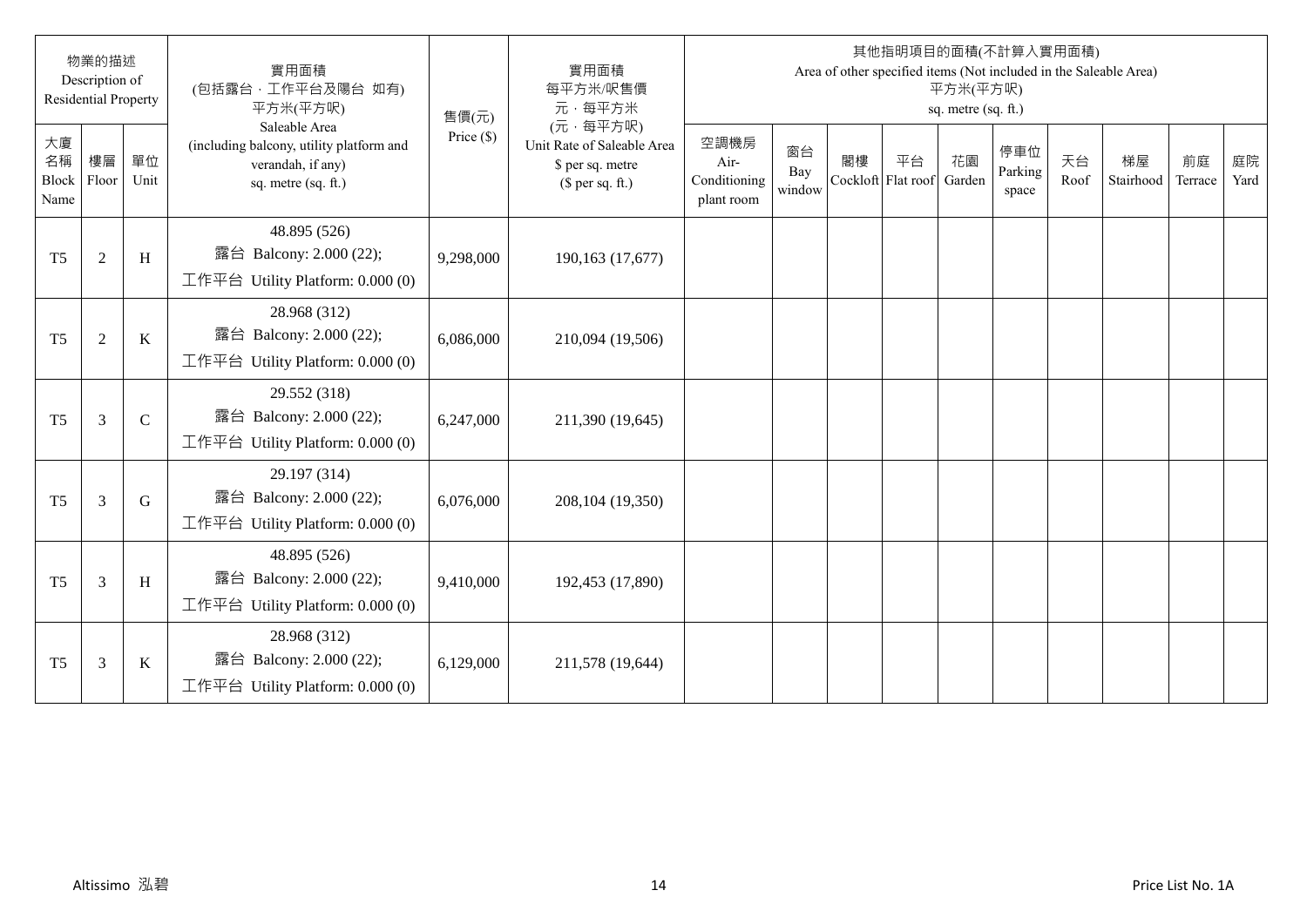|                                  | 物業的描述<br>Description of<br><b>Residential Property</b> |               | 實用面積<br>(包括露台·工作平台及陽台 如有)<br>平方米(平方呎)                                                                 | 售價(元)        | 實用面積<br>每平方米/呎售價<br>元·每平方米                                                     |                                            |                     |    |                          | 平方米(平方呎)<br>sq. metre (sq. ft.) | 其他指明項目的面積(不計算入實用面積)     |            | Area of other specified items (Not included in the Saleable Area) |               |            |
|----------------------------------|--------------------------------------------------------|---------------|-------------------------------------------------------------------------------------------------------|--------------|--------------------------------------------------------------------------------|--------------------------------------------|---------------------|----|--------------------------|---------------------------------|-------------------------|------------|-------------------------------------------------------------------|---------------|------------|
| 大廈<br>名稱<br><b>Block</b><br>Name | 樓層<br>Floor                                            | 單位<br>Unit    | Saleable Area<br>(including balcony, utility platform and<br>verandah, if any)<br>sq. metre (sq. ft.) | Price $(\$)$ | (元·每平方呎)<br>Unit Rate of Saleable Area<br>\$ per sq. metre<br>(\$ per sq. ft.) | 空調機房<br>Air-<br>Conditioning<br>plant room | 窗台<br>Bay<br>window | 閣樓 | 平台<br>Cockloft Flat roof | 花園<br>Garden                    | 停車位<br>Parking<br>space | 天台<br>Roof | 梯屋<br>Stairhood                                                   | 前庭<br>Terrace | 庭院<br>Yard |
| T <sub>5</sub>                   | 5                                                      | $\mathcal{C}$ | 29.552 (318)<br>露台 Balcony: 2.000 (22);<br>工作平台 Utility Platform: 0.000 (0)                           | 6,290,000    | 212,845 (19,780)                                                               |                                            |                     |    |                          |                                 |                         |            |                                                                   |               |            |
| T <sub>5</sub>                   | 5                                                      | G             | 29.197 (314)<br>露台 Balcony: 2.000 (22);<br>工作平台 Utility Platform: 0.000 (0)                           | 6,119,000    | 209,576 (19,487)                                                               |                                            |                     |    |                          |                                 |                         |            |                                                                   |               |            |
| T <sub>5</sub>                   | 5                                                      | H             | 48.895 (526)<br>露台 Balcony: 2.000 (22);<br>工作平台 Utility Platform: $0.000(0)$                          | 9,428,000    | 192,821 (17,924)                                                               |                                            |                     |    |                          |                                 |                         |            |                                                                   |               |            |
| T <sub>5</sub>                   | 5                                                      | K             | 28.968 (312)<br>露台 Balcony: 2.000 (22);<br>工作平台 Utility Platform: 0.000 (0)                           | 6,171,000    | 213,028 (19,779)                                                               |                                            |                     |    |                          |                                 |                         |            |                                                                   |               |            |
| T <sub>5</sub>                   | 6                                                      | $\mathcal{C}$ | 29.552 (318)<br>露台 Balcony: 2.000 (22);<br>工作平台 Utility Platform: 0.000 (0)                           | 6,315,000    | 213,691 (19,858)                                                               |                                            |                     |    |                          |                                 |                         |            |                                                                   |               |            |
| T <sub>5</sub>                   | 6                                                      | G             | 29.197 (314)<br>露台 Balcony: 2.000 (22);<br>工作平台 Utility Platform: $0.000(0)$                          | 6,205,000    | 212,522 (19,761)                                                               |                                            |                     |    |                          |                                 |                         |            |                                                                   |               |            |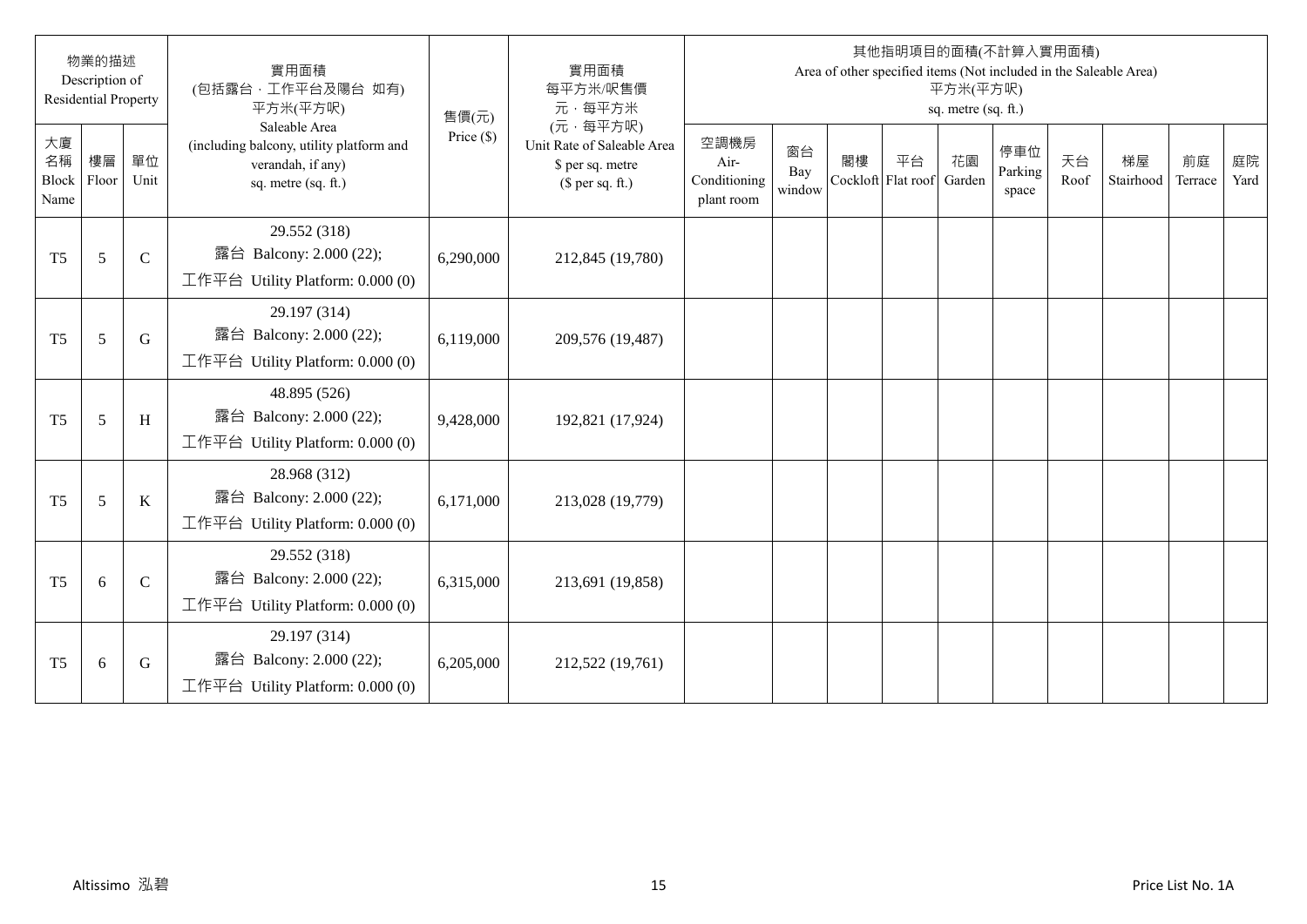|                                  | 物業的描述<br>Description of<br><b>Residential Property</b> |             | 實用面積<br>(包括露台·工作平台及陽台 如有)<br>平方米(平方呎)                                                                 | 售價(元)        | 實用面積<br>每平方米/呎售價<br>元·每平方米                                                     |                                            |                     |    |                          | 平方米(平方呎)<br>sq. metre (sq. ft.) | 其他指明項目的面積(不計算入實用面積)     |            | Area of other specified items (Not included in the Saleable Area) |               |            |
|----------------------------------|--------------------------------------------------------|-------------|-------------------------------------------------------------------------------------------------------|--------------|--------------------------------------------------------------------------------|--------------------------------------------|---------------------|----|--------------------------|---------------------------------|-------------------------|------------|-------------------------------------------------------------------|---------------|------------|
| 大廈<br>名稱<br><b>Block</b><br>Name | 樓層<br>Floor                                            | 單位<br>Unit  | Saleable Area<br>(including balcony, utility platform and<br>verandah, if any)<br>sq. metre (sq. ft.) | Price $(\$)$ | (元·每平方呎)<br>Unit Rate of Saleable Area<br>\$ per sq. metre<br>(\$ per sq. ft.) | 空調機房<br>Air-<br>Conditioning<br>plant room | 窗台<br>Bay<br>window | 閣樓 | 平台<br>Cockloft Flat roof | 花園<br>Garden                    | 停車位<br>Parking<br>space | 天台<br>Roof | 梯屋<br>Stairhood                                                   | 前庭<br>Terrace | 庭院<br>Yard |
| T <sub>5</sub>                   | 6                                                      | H           | 48.895 (526)<br>露台 Balcony: 2.000 (22);<br>工作平台 Utility Platform: $0.000(0)$                          | 9,559,000    | 195,501 (18,173)                                                               |                                            |                     |    |                          |                                 |                         |            |                                                                   |               |            |
| T <sub>5</sub>                   | 6                                                      | K           | 28.968 (312)<br>露台 Balcony: 2.000 (22);<br>工作平台 Utility Platform: 0.000 (0)                           | 6,196,000    | 213,891 (19,859)                                                               |                                            |                     |    |                          |                                 |                         |            |                                                                   |               |            |
| T <sub>5</sub>                   | $\overline{7}$                                         | $\mathbf C$ | 29.552 (318)<br>露台 Balcony: 2.000 (22);<br>工作平台 Utility Platform: $0.000(0)$                          | 6,366,000    | 215,417 (20,019)                                                               |                                            |                     |    |                          |                                 |                         |            |                                                                   |               |            |
| T <sub>5</sub>                   | $\overline{7}$                                         | G           | 29.197 (314)<br>露台 Balcony: 2.000 (22);<br>工作平台 Utility Platform: 0.000 (0)                           | 6,786,000    | 232,421 (21,611)                                                               |                                            |                     |    |                          |                                 |                         |            |                                                                   |               |            |
| T <sub>5</sub>                   | $\overline{7}$                                         | H           | 48.895 (526)<br>露台 Balcony: 2.000 (22);<br>工作平台 Utility Platform: 0.000 (0)                           | 10,017,000   | 204,868 (19,044)                                                               |                                            |                     |    |                          |                                 |                         |            |                                                                   |               |            |
| T <sub>5</sub>                   | $\overline{7}$                                         | K           | 28.968 (312)<br>露台 Balcony: 2.000 (22);<br>工作平台 Utility Platform: $0.000(0)$                          | 6,214,000    | 214,513 (19,917)                                                               |                                            |                     |    |                          |                                 |                         |            |                                                                   |               |            |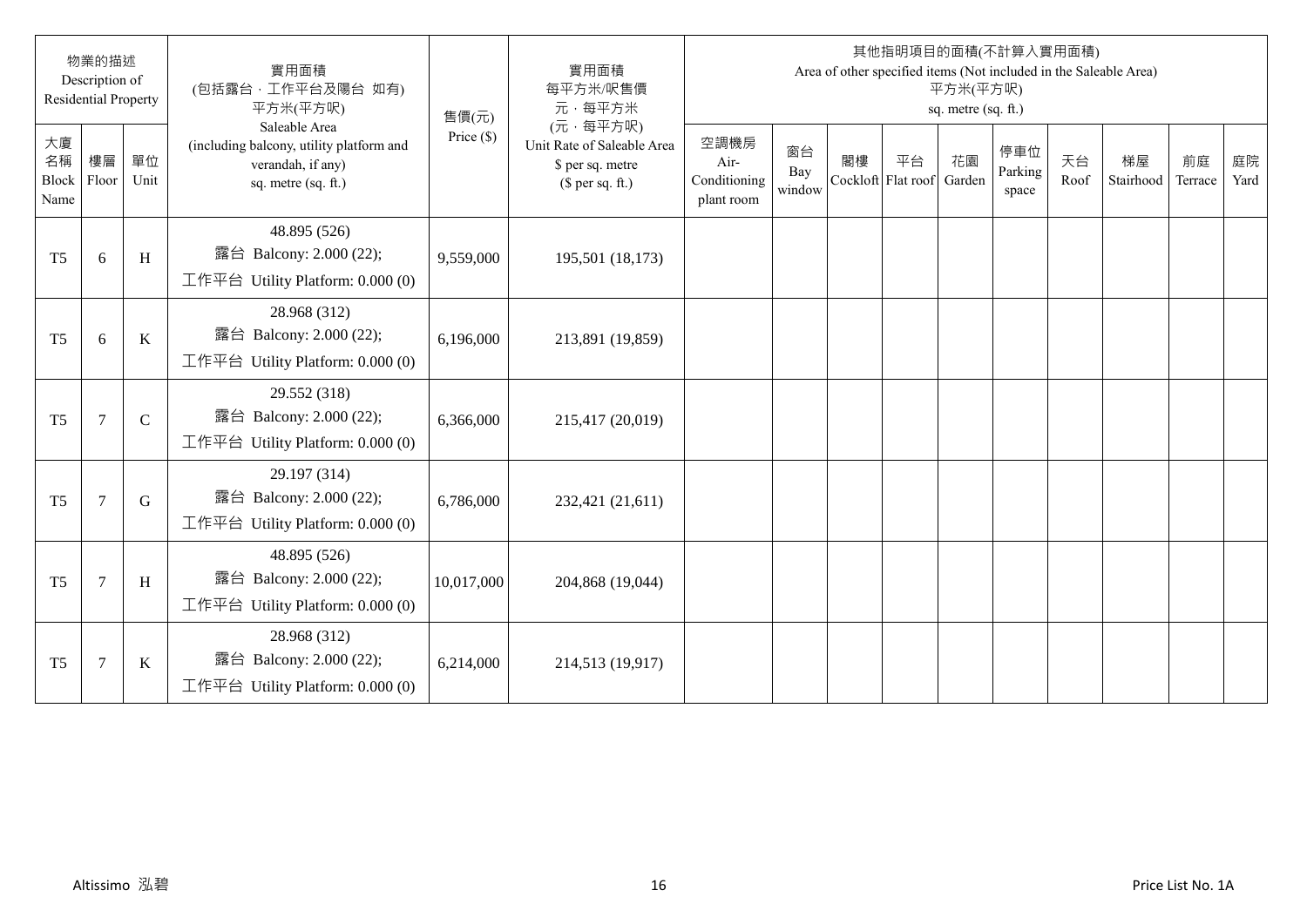|                                  | 物業的描述<br>Description of<br><b>Residential Property</b> |               | 實用面積<br>(包括露台·工作平台及陽台 如有)<br>平方米(平方呎)                                                                 | 售價(元)        | 實用面積<br>每平方米/呎售價<br>元·每平方米                                                     |                                            |                     |    |                          | 平方米(平方呎)<br>sq. metre (sq. ft.) | 其他指明項目的面積(不計算入實用面積)     |            | Area of other specified items (Not included in the Saleable Area) |               |            |
|----------------------------------|--------------------------------------------------------|---------------|-------------------------------------------------------------------------------------------------------|--------------|--------------------------------------------------------------------------------|--------------------------------------------|---------------------|----|--------------------------|---------------------------------|-------------------------|------------|-------------------------------------------------------------------|---------------|------------|
| 大廈<br>名稱<br><b>Block</b><br>Name | 樓層<br>Floor                                            | 單位<br>Unit    | Saleable Area<br>(including balcony, utility platform and<br>verandah, if any)<br>sq. metre (sq. ft.) | Price $(\$)$ | (元·每平方呎)<br>Unit Rate of Saleable Area<br>\$ per sq. metre<br>(\$ per sq. ft.) | 空調機房<br>Air-<br>Conditioning<br>plant room | 窗台<br>Bay<br>window | 閣樓 | 平台<br>Cockloft Flat roof | 花園<br>Garden                    | 停車位<br>Parking<br>space | 天台<br>Roof | 梯屋<br>Stairhood                                                   | 前庭<br>Terrace | 庭院<br>Yard |
| T <sub>5</sub>                   | $\,8\,$                                                | $\mathcal{C}$ | 29.552 (318)<br>露台 Balcony: 2.000 (22);<br>工作平台 Utility Platform: $0.000(0)$                          | 6,460,000    | 218,598 (20,314)                                                               |                                            |                     |    |                          |                                 |                         |            |                                                                   |               |            |
| T <sub>5</sub>                   | 8                                                      | G             | 29.197 (314)<br>露台 Balcony: 2.000 (22);<br>工作平台 Utility Platform: 0.000 (0)                           | 6,982,000    | 239,134 (22,236)                                                               |                                            |                     |    |                          |                                 |                         |            |                                                                   |               |            |
| T <sub>5</sub>                   | 8                                                      | H             | 48.895 (526)<br>露台 Balcony: 2.000 (22);<br>工作平台 Utility Platform: $0.000(0)$                          | 10,165,000   | 207,894 (19,325)                                                               |                                            |                     |    |                          |                                 |                         |            |                                                                   |               |            |
| T <sub>5</sub>                   | 8                                                      | K             | 28.968 (312)<br>露台 Balcony: 2.000 (22);<br>工作平台 Utility Platform: 0.000 (0)                           | 6,306,000    | 217,688 (20,212)                                                               |                                            |                     |    |                          |                                 |                         |            |                                                                   |               |            |
| T <sub>5</sub>                   | 9                                                      | $\mathbf C$   | 29.552 (318)<br>露台 Balcony: 2.000 (22);<br>工作平台 Utility Platform: 0.000 (0)                           | 6,460,000    | 218,598 (20,314)                                                               |                                            |                     |    |                          |                                 |                         |            |                                                                   |               |            |
| T <sub>5</sub>                   | 9                                                      | G             | 29.197 (314)<br>露台 Balcony: 2.000 (22);<br>工作平台 Utility Platform: $0.000(0)$                          | 6,982,000    | 239,134 (22,236)                                                               |                                            |                     |    |                          |                                 |                         |            |                                                                   |               |            |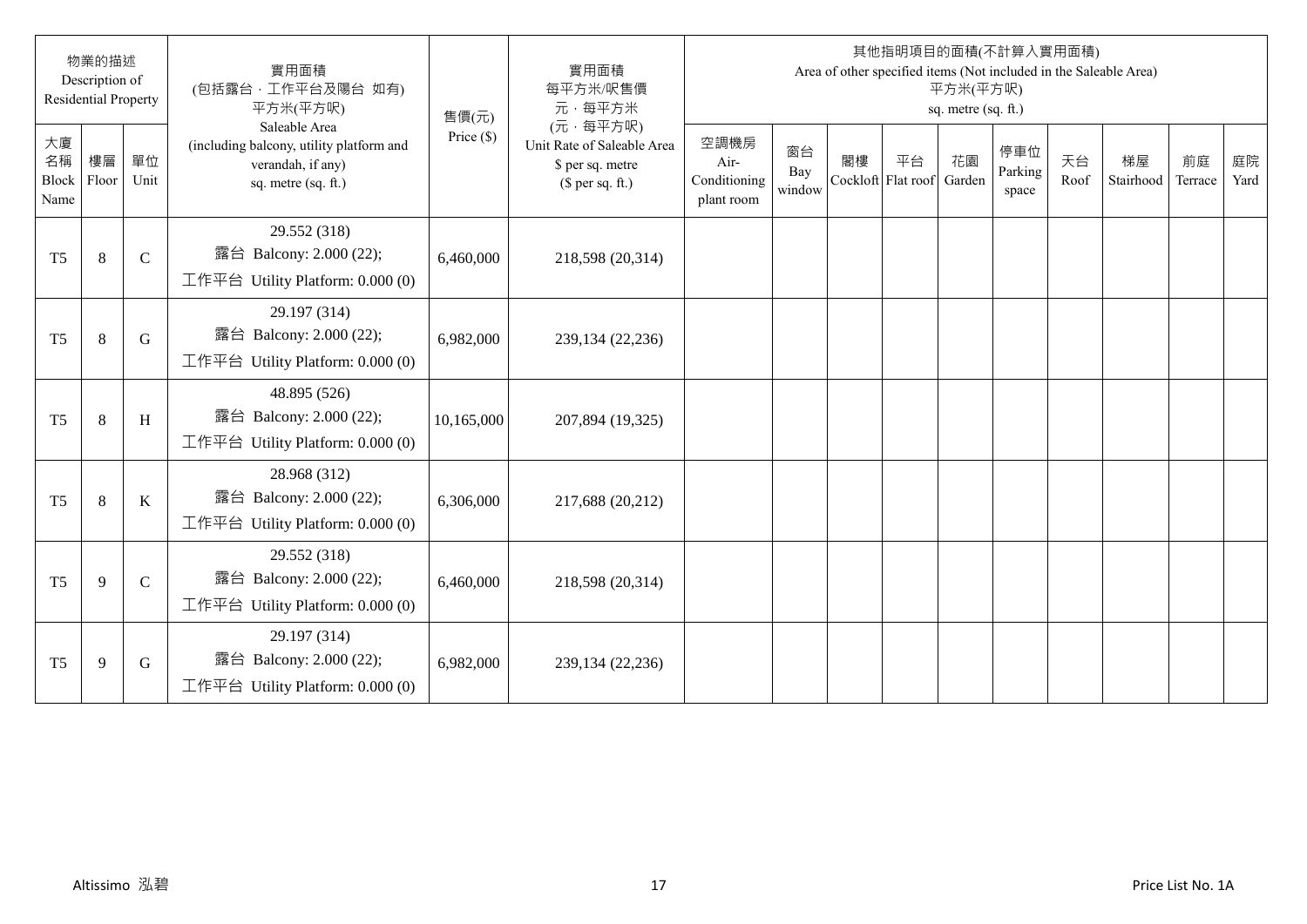|                                  | 物業的描述<br>Description of<br><b>Residential Property</b> |             | 實用面積<br>(包括露台·工作平台及陽台 如有)<br>平方米(平方呎)                                                                 | 售價(元)        | 實用面積<br>每平方米/呎售價<br>元·每平方米                                                     |                                            |                     |    |                                 | 平方米(平方呎)<br>sq. metre (sq. ft.) | 其他指明項目的面積(不計算入實用面積)     |            | Area of other specified items (Not included in the Saleable Area) |               |            |
|----------------------------------|--------------------------------------------------------|-------------|-------------------------------------------------------------------------------------------------------|--------------|--------------------------------------------------------------------------------|--------------------------------------------|---------------------|----|---------------------------------|---------------------------------|-------------------------|------------|-------------------------------------------------------------------|---------------|------------|
| 大廈<br>名稱<br><b>Block</b><br>Name | 樓層<br>Floor                                            | 單位<br>Unit  | Saleable Area<br>(including balcony, utility platform and<br>verandah, if any)<br>sq. metre (sq. ft.) | Price $(\$)$ | (元·每平方呎)<br>Unit Rate of Saleable Area<br>\$ per sq. metre<br>(\$ per sq. ft.) | 空調機房<br>Air-<br>Conditioning<br>plant room | 窗台<br>Bay<br>window | 閣樓 | 平台<br>Cockloft Flat roof Garden | 花園                              | 停車位<br>Parking<br>space | 天台<br>Roof | 梯屋<br>Stairhood                                                   | 前庭<br>Terrace | 庭院<br>Yard |
| T <sub>5</sub>                   | 9                                                      | H           | 48.895 (526)<br>露台 Balcony: 2.000 (22);<br>工作平台 Utility Platform: 0.000 (0)                           | 10,165,000   | 207,894 (19,325)                                                               |                                            |                     |    |                                 |                                 |                         |            |                                                                   |               |            |
| T <sub>5</sub>                   | 9                                                      | $\rm K$     | 28.968 (312)<br>露台 Balcony: 2.000 (22);<br>工作平台 Utility Platform: 0.000 (0)                           | 6,306,000    | 217,688 (20,212)                                                               |                                            |                     |    |                                 |                                 |                         |            |                                                                   |               |            |
| T <sub>5</sub>                   | 10                                                     | $\mathbf C$ | 29.552 (318)<br>露台 Balcony: 2.000 (22);<br>工作平台 Utility Platform: $0.000(0)$                          | 6,522,000    | 220,696 (20,509)                                                               |                                            |                     |    |                                 |                                 |                         |            |                                                                   |               |            |
| T <sub>5</sub>                   | 10                                                     | G           | 29.197 (314)<br>露台 Balcony: 2.000 (22);<br>工作平台 Utility Platform: $0.000(0)$                          | 7,147,000    | 244,785 (22,761)                                                               |                                            |                     |    |                                 |                                 |                         |            |                                                                   |               |            |
| T <sub>5</sub>                   | 10                                                     | H           | 48.895 (526)<br>露台 Balcony: 2.000 (22);<br>工作平台 Utility Platform: 0.000 (0)                           | 10,264,000   | 209,919 (19,513)                                                               |                                            |                     |    |                                 |                                 |                         |            |                                                                   |               |            |
| T <sub>5</sub>                   | 10                                                     | K           | 28.968 (312)<br>露台 Balcony: 2.000 (22);<br>工作平台 Utility Platform: $0.000(0)$                          | 6,367,000    | 219,794 (20,407)                                                               |                                            |                     |    |                                 |                                 |                         |            |                                                                   |               |            |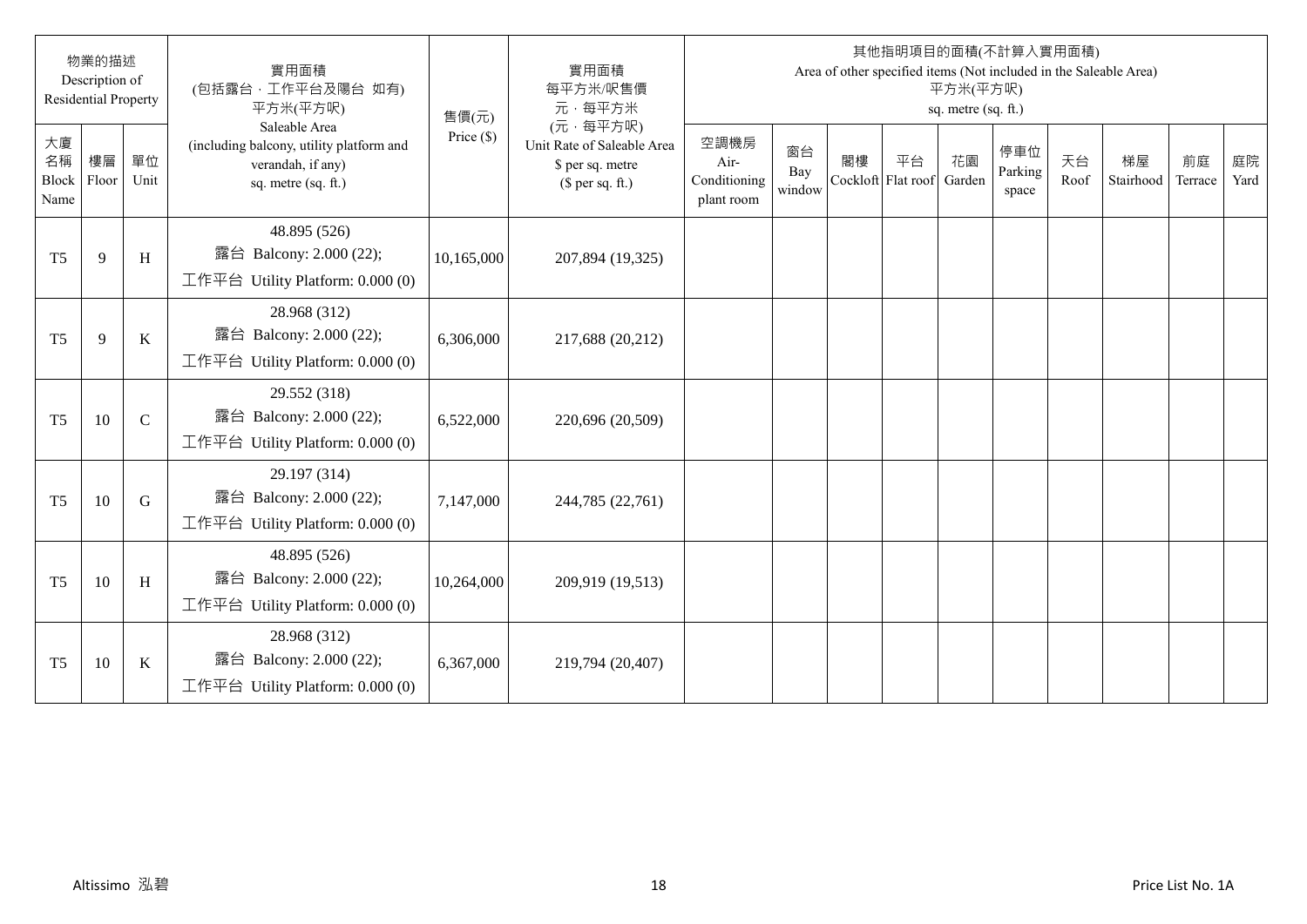|                           | 物業的描述<br>Description of<br><b>Residential Property</b> |              | 實用面積<br>(包括露台·工作平台及陽台 如有)<br>平方米(平方呎)                                                                 | 售價(元)        | 實用面積<br>每平方米/呎售價<br>元·每平方米                                                     |                                            |                     |                          |    | 平方米(平方呎)<br>sq. metre (sq. ft.) | 其他指明項目的面積(不計算入實用面積)     |            | Area of other specified items (Not included in the Saleable Area) |               |            |
|---------------------------|--------------------------------------------------------|--------------|-------------------------------------------------------------------------------------------------------|--------------|--------------------------------------------------------------------------------|--------------------------------------------|---------------------|--------------------------|----|---------------------------------|-------------------------|------------|-------------------------------------------------------------------|---------------|------------|
| 大廈<br>名稱<br>Block<br>Name | 樓層<br>Floor                                            | 單位<br>Unit   | Saleable Area<br>(including balcony, utility platform and<br>verandah, if any)<br>sq. metre (sq. ft.) | Price $(\$)$ | (元·每平方呎)<br>Unit Rate of Saleable Area<br>\$ per sq. metre<br>$$$ per sq. ft.) | 空調機房<br>Air-<br>Conditioning<br>plant room | 窗台<br>Bay<br>window | 閣樓<br>Cockloft Flat roof | 平台 | 花園<br>Garden                    | 停車位<br>Parking<br>space | 天台<br>Roof | 梯屋<br>Stairhood                                                   | 前庭<br>Terrace | 庭院<br>Yard |
| T <sub>5</sub>            | 11                                                     | $\mathbf C$  | 29.552 (318)<br>露台 Balcony: 2.000 (22);<br>工作平台 Utility Platform: $0.000(0)$                          | 6,629,000    | 224,316 (20,846)                                                               |                                            |                     |                          |    |                                 |                         |            |                                                                   |               |            |
| T <sub>5</sub>            | 11                                                     | G            | 29.197 (314)<br>露台 Balcony: 2.000 (22);<br>工作平台 Utility Platform: 0.000 (0)                           | 7,250,000    | 248,313 (23,089)                                                               |                                            |                     |                          |    |                                 |                         |            |                                                                   |               |            |
| T <sub>5</sub>            | 11                                                     | $\, {\rm H}$ | 48.895 (526)<br>露台 Balcony: 2.000 (22);<br>工作平台 Utility Platform: $0.000(0)$                          | 10,412,000   | 212,946 (19,795)                                                               |                                            |                     |                          |    |                                 |                         |            |                                                                   |               |            |
| T <sub>5</sub>            | 11                                                     | $\mathbf K$  | 28.968 (312)<br>露台 Balcony: 2.000 (22);<br>工作平台 Utility Platform: 0.000 (0)                           | 6,459,000    | 222,970 (20,702)                                                               |                                            |                     |                          |    |                                 |                         |            |                                                                   |               |            |
| T <sub>5</sub>            | 12                                                     | $\mathsf{C}$ | 29.552 (318)<br>露台 Balcony: 2.000 (22);<br>工作平台 Utility Platform: 0.000 (0)                           | 6,764,000    | 228,885 (21,270)                                                               |                                            |                     |                          |    |                                 |                         |            |                                                                   |               |            |
| T <sub>5</sub>            | 12                                                     | G            | 29.197 (314)<br>露台 Balcony: 2.000 (22);<br>工作平台 Utility Platform: $0.000(0)$                          | 7,353,000    | 251,841 (23,417)                                                               |                                            |                     |                          |    |                                 |                         |            |                                                                   |               |            |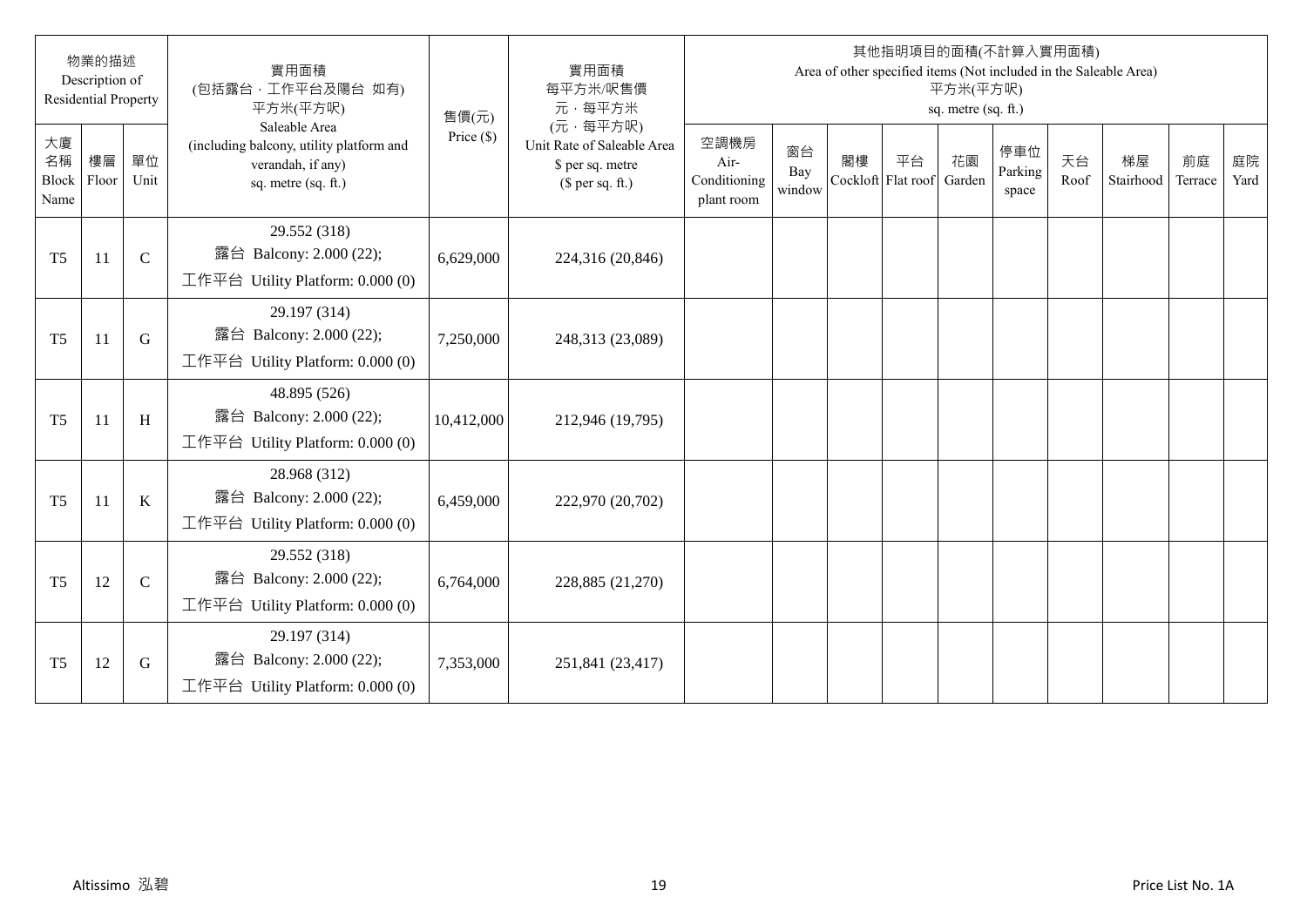|                                   | 物業的描述<br>Description of<br><b>Residential Property</b> |            | 實用面積<br>(包括露台, 工作平台及陽台 如有)<br>平方米(平方呎)                                                                | 售價(元)        | 實用面積<br>每平方米/呎售價<br>元·每平方米                                                     |                                            |                     |    |                          | 平方米(平方呎)<br>sq. metre (sq. ft.) | 其他指明項目的面積(不計算入實用面積)     |            | Area of other specified items (Not included in the Saleable Area) |               |            |
|-----------------------------------|--------------------------------------------------------|------------|-------------------------------------------------------------------------------------------------------|--------------|--------------------------------------------------------------------------------|--------------------------------------------|---------------------|----|--------------------------|---------------------------------|-------------------------|------------|-------------------------------------------------------------------|---------------|------------|
| 大廈<br>名稱<br>Block   Floor<br>Name | 樓層                                                     | 單位<br>Unit | Saleable Area<br>(including balcony, utility platform and<br>verandah, if any)<br>sq. metre (sq. ft.) | Price $(\$)$ | (元·每平方呎)<br>Unit Rate of Saleable Area<br>\$ per sq. metre<br>$$$ per sq. ft.) | 空調機房<br>Air-<br>Conditioning<br>plant room | 窗台<br>Bay<br>window | 閣樓 | 平台<br>Cockloft Flat roof | 花園<br>Garden                    | 停車位<br>Parking<br>space | 天台<br>Roof | 梯屋<br>Stairhood                                                   | 前庭<br>Terrace | 庭院<br>Yard |
| T <sub>5</sub>                    | 12                                                     | H          | 48.895 (526)<br>露台 Balcony: 2.000 (22);<br>工作平台 Utility Platform: $0.000(0)$                          | 10,560,000   | 215,973 (20,076)                                                               |                                            |                     |    |                          |                                 |                         |            |                                                                   |               |            |
| T <sub>5</sub>                    | 12                                                     | K          | 28.968 (312)<br>露台 Balcony: 2.000 (22);<br>工作平台 Utility Platform: $0.000(0)$                          | 6,551,000    | 226,146 (20,997)                                                               |                                            |                     |    |                          |                                 |                         |            |                                                                   |               |            |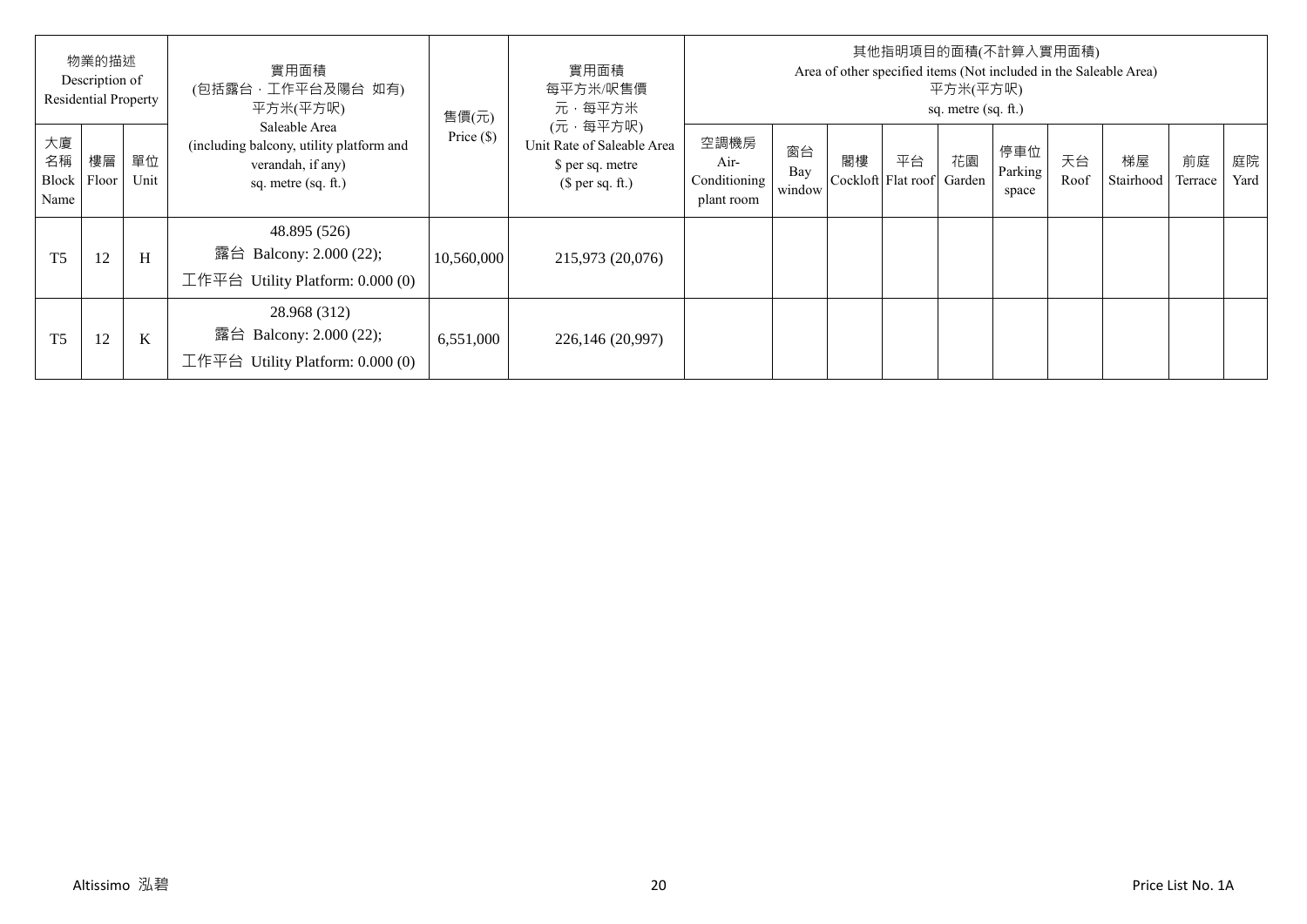### **第三部份:其他資料 Part 3: Other Information**

## (1) 準買家應參閱發展項目的售樓說明書,以了解該項目的資料。

Prospective purchasers are advised to refer to the sales brochure for the development for information on the development.

#### (2) 根據《一手住宅物業銷售條例》第 52(1)條及第 53(2)及(3)條 ,–

According to sections 52(1) and 53(2) and (3) of the Residential Properties (First-hand Sales) Ordinance, –

#### 第 52(1) 條 / Section 52(1)

#### 在某人就指明住宅物業與擁有人訂立臨時買賣合約時,該人須向擁有人支付售價的 5%的臨時訂金。

A preliminary deposit of 5% of the purchase price is payable by a person to the owner on entering into a preliminary agreement for sale and purchase in respect of the specified residential property with the owner.

#### 第 53(2) 條 / Section 53(2)

如某人於某日期訂立臨時買賣合約,並於該日期後的 5 個工作日內,就有關住宅物業簽立買賣合約,則擁有人必須在該日期後的 8 個工作日內,簽立該買賣合約。 If a person executes an agreement for sale and purchase in respect of the residential property within 5 working days after the date on which the person enters into the preliminary agreement for sale and purchase, the owner must execute the agreement for sale and purchase within 8 working days after that date.

#### 第 53(3) 條 / Section 53(3)

如某人於某日期訂立臨時買賣合約時,但沒有於該日期後的 5 個工作日內,就有關住宅物業簽立買賣合約,則 – (i) 該臨時合約即告終止;(ii) 有關的臨時訂金即予沒收;及 (iii) 擁

#### 有人不得就該人沒有簽立買賣合約而針對該人提出進一步申索。

If a person does not execute an agreement for sale and purchase in respect of the residential property within 5 working days after the date on which the person enters into the preliminary agreement for sale and purchase-

(i) the preliminary agreement is terminated; (ii) the preliminary deposit is forfeited; and (iii) the owner does not have any further claim against the person for the failure.

#### (3) 實用面積及屬該住宅物業其他指明項目的面積是按《一手住宅物業銷售條例》第 8 條及附表二第 2 部的計算得出的。

The saleable area and area of other specified items of the residential property are calculated in accordance with section 8 and Part 2 of Schedule 2 to the Residential Properties(First-hand Sales) Ordinance.

- 
- (4) (i) 註:在第(4)段中: (a) 「售價」指本價單第二部份中所列之住宅物業的售價,而「成交金額」指將於臨時合約中訂明的住宅物業的實際售價。因應不同支付條款 及/或折扣按售價計算得出之價目,皆以進位到最接近的千位數作為成交金額。
	- (b) 「工作日」按《一手住宅物業銷售條例》第 2(1)條所定義。
	- (c) 「臨時合約」指臨時買賣合約。
	- $(d)$ 「正式合約」指正式買賣合約。

#### Note: In paragraph (4): (a)

"price" means the price of the residential property set out in Part 2 of this price list, and "transaction price" means the actual price of the residential property to be set out in PASP. The price obtained after applying the relevant terms of payment and/or applicable discount(s) on the price will be rounded up to the nearest thousand to determine the transaction price.

- $(h)$ "working day" shall be as defined in section 2(1) of the Residential Properties (First-hand Sales) Ordinance.
- $(c)$ "PASP" means the Preliminary Agreement for Sale and Purchase.
- (d) "ASP" means the Agreement for Sale and Purchase.

#### 於簽署臨時合約時,買方須繳付相等於成交金額的 5%作為臨時訂金,請帶備港幣\$100,000 銀行本票以支付部份臨時訂金,抬頭請寫「的近律師行」或"Deacons"。請另備 支票以繳付臨時訂金之餘額。

The purchasers shall pay the preliminary deposit equivalent to 5% of the transaction price upon signing of the PASP. Please bring along a cashiers' order of HK\$100,000 made payable to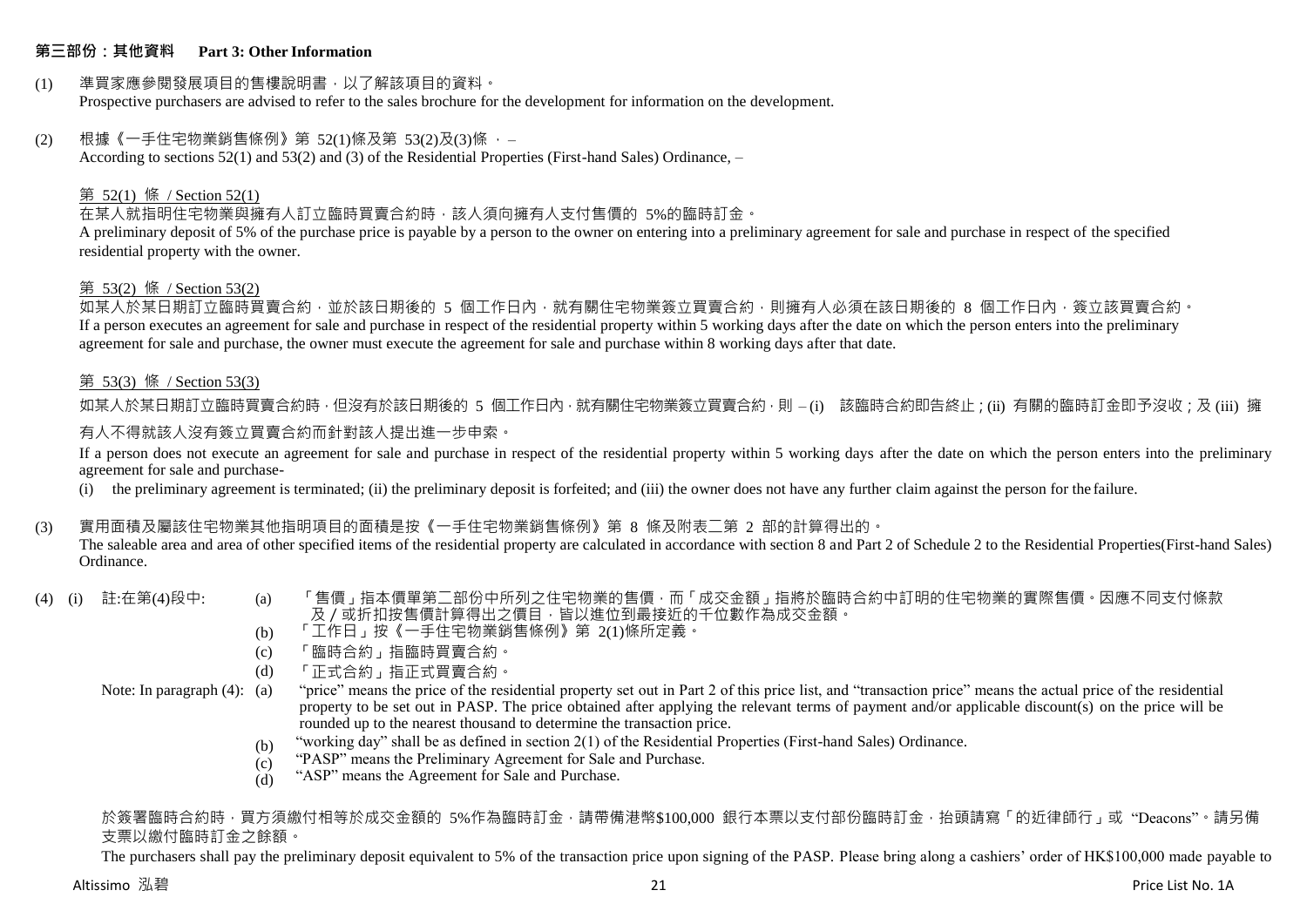"Deacons" for payment of part of the preliminary deposit. Please also bring along a cheque for payment of the balance of the preliminary deposit.

## **支付條款 Terms of Payment**

#### (A) 120 天現金優惠付款計劃 120-day Cash Payment Plan (照售價減 10%) (10% discount from the price)

- (1) 買方須於簽署臨時合約時繳付相等於成交金額 5%作為臨時訂金。買方須於簽署臨時合約後 5 個工作日內簽署正式合約。 The purchaser shall pay the preliminary deposit equivalent to 5% of the transaction price upon signing of the PASP. The ASP shall be signed by the purchaser within 5 working days after signing of the PASP.
- (2) 買方簽署臨時合約後 30 天內再付成交金額 5%作為加付訂金。 A further 5% of the transaction price being further deposit shall be paid by the purchaser within 30 days after signing of the PASP.
- (3) 成交金額90%即成交金額餘款於買方簽署臨時合約後120 天內或於賣方就其有能力將有關住宅物業有效地轉讓予買方一事向買方發出書面通知的日期後的14 日內 由買方付清,以較早者為準。

90% of the transaction price being balance of the transaction price shall be paid by the purchaser within 120 days after signing of the PASP or within 14 days after the date of written notification to the purchaser that the vendor is in a position validly to assign the relevant residential property to the purchaser, whichever is earlier.

- (A1) 500 天輕鬆付款計劃 500-day Easy Payment Plan (照售價減 8%) (8% discount from the price)
	- (1) 買方須於簽署臨時合約時繳付相等於成交金額 5%作為臨時訂金。買方須於簽署臨時合約後 5 個工作日內簽署正式合約。 The purchaser shall pay the preliminary deposit equivalent to 5% of the transaction price upon signing of the PASP. The ASP shall be signed by the purchaser within 5 working days after signing of the PASP.
	- (2) 買方簽署臨時合約後 30 天內再付成交金額 5%作為加付訂金。 A further 5% of the transaction price being further deposit shall be paid by the purchaser within 30 days after signing of the PASP.
	- (3) 買方簽署臨時合約後 120 天內再付成交金額 1%作為部份成交金額。 A further 1% of the transaction price being part payment of the transaction price shall be paid by the purchaser within 120 days after signing of the PASP.
	- (4) 買方簽署臨時合約後 180 天內再付成交金額 1%作為部份成交金額。 A further 1% of the transaction price being part payment of the transaction price shall be paid by the purchaser within 180 days after signing of the PASP.
	- (5) 買方簽署臨時合約後 240 天內再付成交金額 1%作為部份成交金額。 A further 1% of the transaction price being part payment of the transaction price shall be paid by the purchaser within 240 days after signing of the PASP.
	- (6) 買方簽署臨時合約後 300 天內再付成交金額 1%作為部份成交金額。 A further 1% of the transaction price being part payment of the transaction price shall be paid by the purchaser within 300 days after signing of the PASP.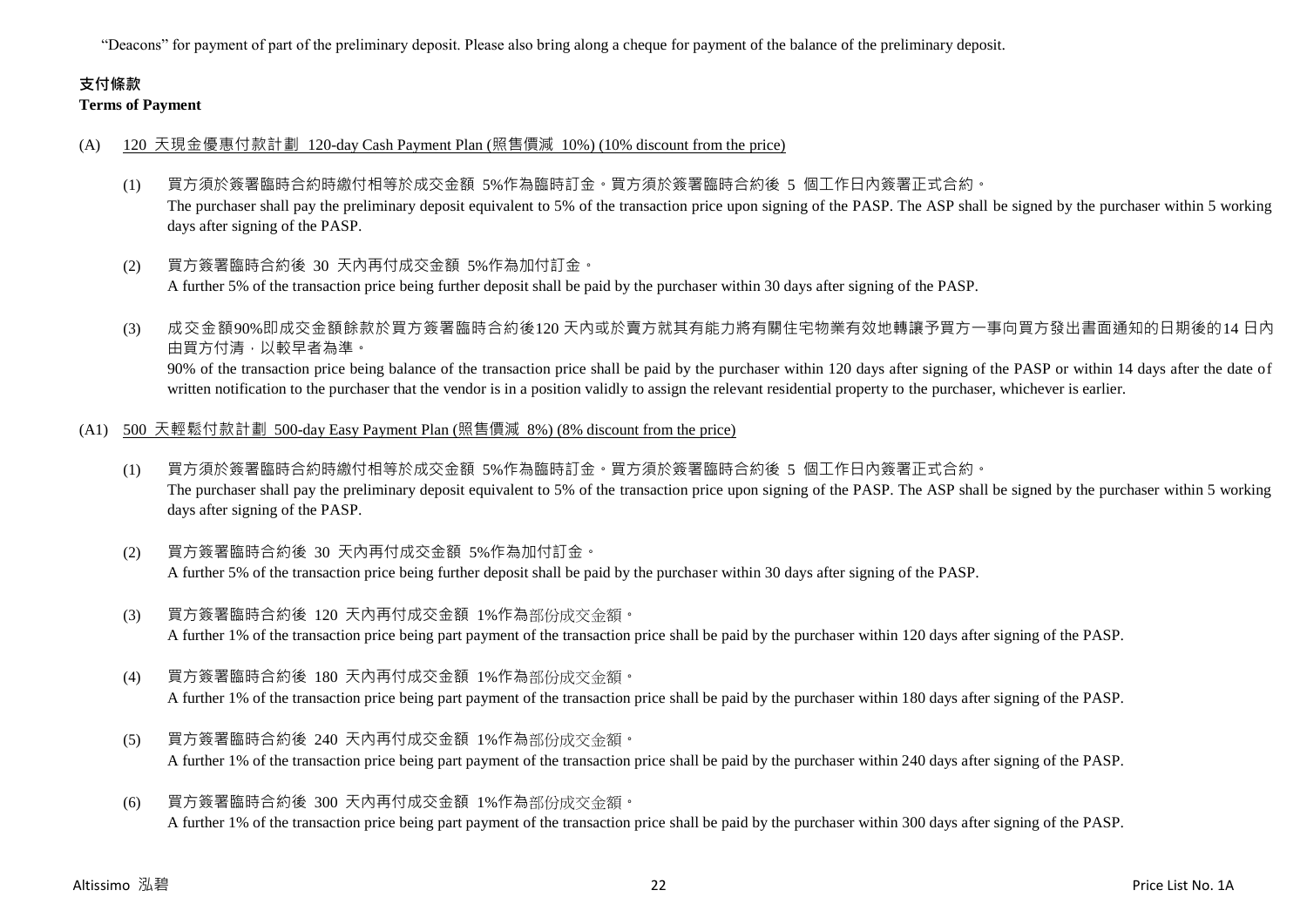- (7) 買方簽署臨時合約後 360 天內再付成交金額 1%作為部份成交金額。 A further 1% of the transaction price being part payment of the transaction price shall be paid by the purchaser within 360 days after signing of the PASP.
- (8) 成交金額 85%即成交金額餘款於於買方簽署臨時合約後 500 天內或於賣方就其有能力將有關住宅物業有效地轉讓予買方一事向買方發出通知的日期後的 14 日內 由買方付清,以較早者為準。

85% of the transaction price being balance of the transaction price shall be paid by the purchaser within 500 days after signing of the PASP or within 14 days after the date of notification to the purchaser that the vendor is in a position validly to assign the relevant residential property to the purchaser, whichever is earlier.

## (A2) 150 天優越按揭付款計劃 150-day Prestige Mortgage Payment Plan (照售價減 6%) (6% discount from the price)

## **只適用於以本付款計劃簽署臨時買賣合約購買下列任何住宅物業。**

#### **Only applicable to the purchasers signing PASPs with this payment plan to purchase any of the following residential properties**

| 大廈名稱 Block Name | 樓層 Floor                                   | 單位 Unit |
|-----------------|--------------------------------------------|---------|
| 第2座 Tower 2     | 15, 12, 11, 10, 9                          |         |
|                 | 16, 15, 12, 11, 10, 9, 8, 7                |         |
|                 | 16.15                                      |         |
|                 | 16, 15, 12, 11, 10, 9, 8                   |         |
|                 | 16, 15, 12, 11, 10, 9, 8, 7, 6, 5, 3, 2, 1 |         |
| 第5座 Tower 5     | 12, 11, 10, 9, 8, 7, 6, 5, 3, 2, 1         |         |

### (1) 買方須於簽署臨時合約時繳付相等於成交金額 5%作為臨時訂金。買方須於簽署臨時合約後 5 個工作日內簽署正式合約。

The purchaser shall pay the preliminary deposit equivalent to 5% of the transaction price upon signing of the PASP. The ASP shall be signed by the purchaser within 5 working days after signing of the PASP.

## (2) 買方簽署臨時合約後 30 天內再付成交金額 5%作為加付訂金。

A further 5% of the transaction price being further deposit shall be paid by the purchaser within 30 days after signing of the PASP.

(3) 成交金額90%即成交金額餘款於買方簽署臨時合約後150 天內或於賣方就其有能力將有關住宅物業有效地轉讓予買方一事向買方發出書面通知的日期後的14 日內 由買方付清,以較早者為準。

90% of the transaction price being balance of the transaction price shall be paid by the purchaser within 150 days after signing of the PASP or within 14 days after the date of written notification to the purchaser that the vendor is in a position validly to assign the relevant residential property to the purchaser, whichever is earlier.

## **本付款計劃提供「成交金額 75%第一按揭」安排,該安排詳情見第 (4)(iii)(b)段。**

## **The arrangements of "First Mortgage for 75% of the transaction price" will be provided under this payment plan. Please see paragraph (4)(iii)(b) for the details of that arrangement.**

## (B) 建築期付款計劃 Stage Payment Plan (照售價) (The price)

(1) 買方須於簽署臨時合約時繳付相等於成交金額 5%作為臨時訂金。買方須於簽署臨時合約後 5 個工作日內簽署正式合約。 The purchaser shall pay the preliminary deposit equivalent to 5% of the transaction price upon signing of the PASP. The ASP shall be signed by the purchaser within 5 working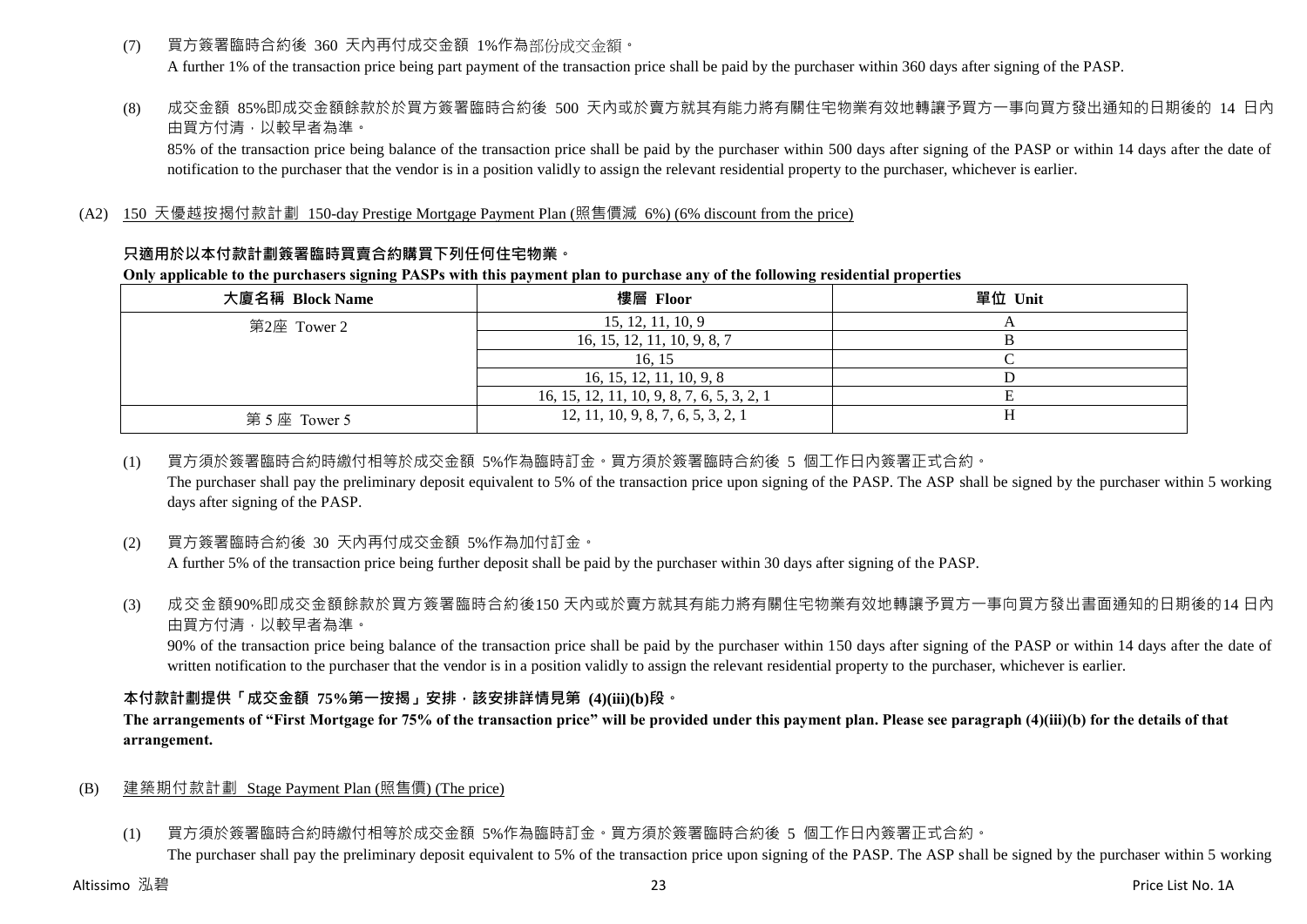days after signing of the PASP.

(2) 買方簽署臨時合約後 30 天內再付成交金額 5%作為加付訂金。

A further 5% of the transaction price being further deposit shall be paid by the purchaser within 30 days after signing of the PASP.

(3) 買方簽署臨時合約後 90 天內再付成交金額 5%作為部份成交金額。

A further 5% of the transaction price being part payment of the transaction price shall be paid by the purchaser within 90 days after signing of the PASP.

(4) 成交金額 85%即成交金額餘款於賣方就其有能力將有關住宅物業有效地轉讓予買方一事向買方發出書面通知的日期後的 14 日內由買方付清。

85% of the transaction price being balance of the transaction price shall be paid by the purchaser within 14 days after the date of written notification to the purchaser that the vendor is in a position validly to assign the relevant residential property to the purchaser.

選擇此付款計劃之買方如提前於正式合約訂明的付款限期日之前付清成交金額餘款,可獲賣方根據以下列表送出的提前付清樓價現金回贈(「提前付清樓價現金回贈」)。 If the purchaser choose(s) this payment plan, and settles the balance of the transaction price earlier than the due date of payment specified in the ASP, the purchaser shall be entitled to the early settlement cash rebate ("Early Settlement Cash Rebate") offered by the vendor according to the table below.

| 付清成交金額餘款之日期                                                | 提前付清樓價現金回贈之金額                              |
|------------------------------------------------------------|--------------------------------------------|
| Date of settlement of the balance of the transaction price | The amount of Early Settlement Cash Rebate |
| 簽署臨時合約的日期後 120 日內                                          | 成交金額 11%                                   |
| Within 120 days after the date of signing of the PASP      | 11% of the transaction price               |
| 簽署臨時合約的日期後 180 日內                                          | 成交金額 9%                                    |
| Within 180 days after the date of signing of the PASP      | 9% of the transaction price                |
| 簽署臨時合約的日期後 240 日內                                          | 成交金額 8%                                    |
| Within 240 days after the date of signing of the PASP      | 8% of the transaction price                |
| 簽署臨時合約的日期後 300 日內                                          | 成交金額 7%                                    |
| Within 300 days after the date of signing of the PASP      | 7% of the transaction price                |
| 簽署臨時合約的日期後 360 日內                                          | 成交金額 6%                                    |
| Within 360 days after the date of signing of the PASP      | 6% of the transaction price                |
| 簽署臨時合約的日期後 420 日內                                          | 成交金額 5%                                    |
| Within 420 days after the date of signing of the PASP      | 5% of the transaction price                |
| 簽署臨時合約的日期後 480 日內                                          | 成交金額 4%                                    |
| Within 480 days after the date of signing of the PASP      | 4% of the transaction price                |
| 簽署臨時合約的日期後 540 日內                                          | 成交金額 3%                                    |
| Within 540 days after the date of signing of the PASP      | 3% of the transaction price                |
| 簽署臨時合約的日期後 600 日內                                          | 成交金額 2%                                    |
| Within 600 days after the date of signing of the PASP      | 2% of the transaction price                |
| 簽署臨時合約的日期後 660 日內                                          | 成交金額 1%                                    |
| Within 660 days after the date of signing of the PASP      | 1% of the transaction price                |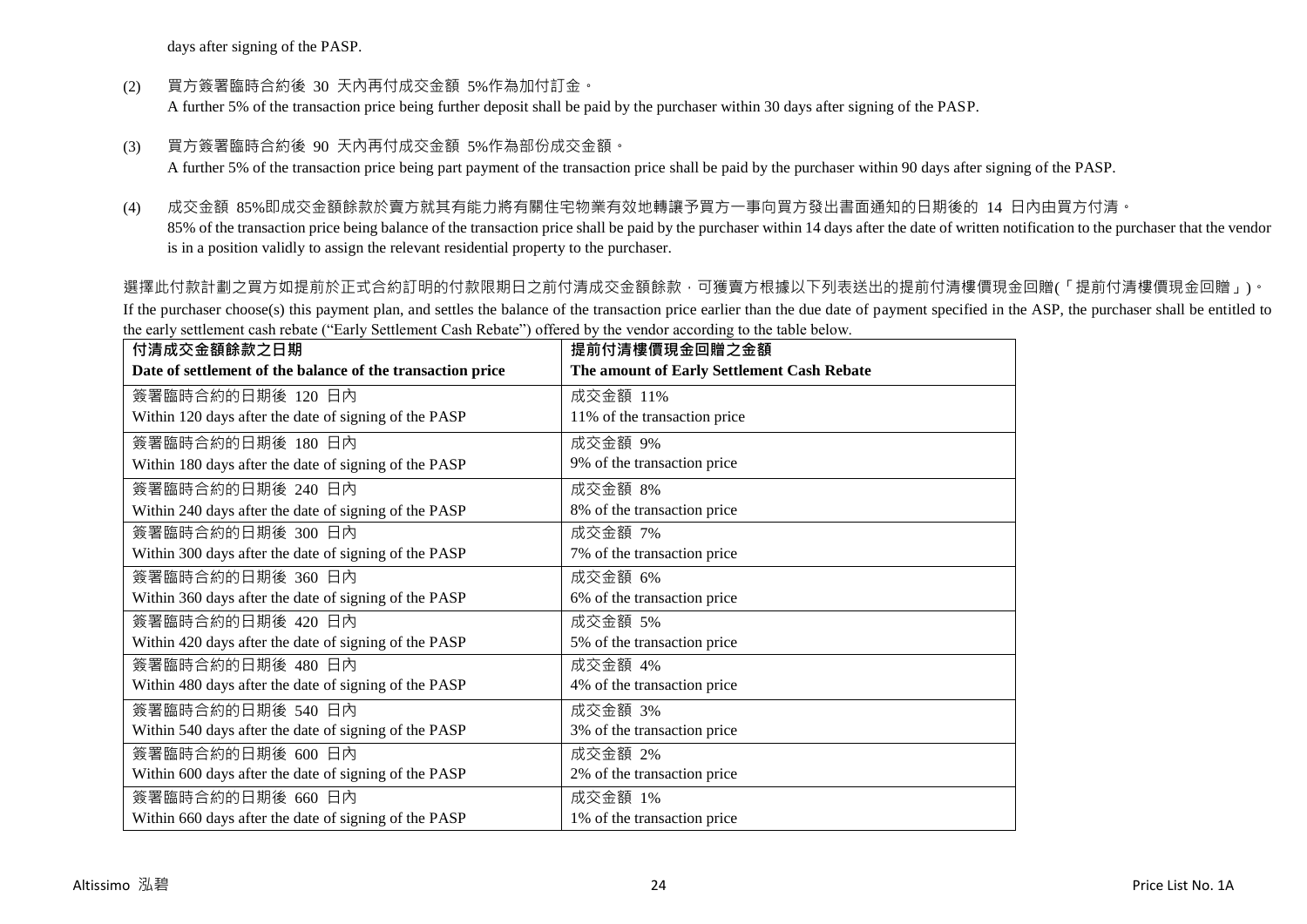買方須於擬定提前付清成交金額餘款的日期前最少 30 日,以書面通知賣方其擬定提前付清成交金額餘款的日期,並向賣方提出書面申請「提前付清樓價現金回贈」。賣方 將在收妥並核實買方就有關申請提交的所有資料後,在有關指明住宅物業的買賣成交日期後的 30 日內,將相關金額之「提前付清樓價現金回贈」支付予買方指定的於香港 開設的銀行戶口或按賣方認為適合的方式回贈予買方。

The purchaser shall inform the Vendor in writing the proposed date of early settlement of balance of transaction price and submit written application for the "Early Settlement Cash Rebate" at least 30 days before the proposed date of early settlement of balance of transaction price. Upon the Vendor's receipt and verification of all information submitted by the purchaser in support of the application, the Vendor will, within 30 days after the date of completion of sale and purchase of the relevant specified residential property, pay the relevant "Early Settlement Cash Rebate" into the bank account in Hong Kong as specified by the purchaser or in such manner as the Vendor may consider appropriate.

此「提前付清樓價現金回贈」僅屬於有關買方,並僅供買方享用及獲得。此「提前付清樓價現金回贈」不得轉讓,亦不可轉移,並受其他條款及細則約束。

The "Early Settlement Cash Rebate" is personal to the purchaser and is to be enjoyed by the purchaser only. The "Early Settlement Cash Rebate" is non-assignable, non-transferable and subject to other terms and conditions.

付清成交金額餘款日期以賣方代表律師收到所有成交金額餘款日期為準。如上表中訂明的付清成交金額餘款的期間的最後一日不是工作日,則該期限的最後一日視為下一 個工作日。

The due date of payment of the balance of transaction price shall be the date on which all the balance of transaction price is received by the vendor's solicitors. If the last day of the period of settlement of the balance of transaction price as set out in the table above is not a working day, the last day of that period shall be deemed to be the next working day.

本優惠受相關交易文件條款及條件限制。

This benefit is subject to the terms and conditions of the relevant transaction documents.

## (C) 輕鬆建築期付款計劃 Relax Stage Payment Plan (照售價減 7%) (7% discount from the price)

(1) 買方須於簽署臨時合約時繳付相等於成交金額 5%作為臨時訂金。買方須於簽署臨時合約後 5 個工作日內簽署正式合約。

The purchaser shall pay the preliminary deposit equivalent to 5% of the transaction price upon signing of the PASP. The ASP shall be signed by the purchaser within 5 working days after signing of the PASP.

- (2) 買方簽署臨時合約後 30 天內再付成交金額 5%作為加付訂金。 A further 5% of the transaction price being further deposit shall be paid by the purchaser within 30 days after signing of the PASP.
- (3) 買方簽署臨時合約後 90 天內再付成交金額 2.5%作為部份成交金額。 A further 2.5% of the transaction price being part payment of the transaction price shall be paid by the purchaser within 90 days after signing of the PASP.
- (4) 買方簽署臨時合約後 150 天內再付成交金額 2.5%作為部份成交金額。 A further 2.5% of the transaction price being part payment of the transaction price shall be paid by the purchaser within 150 days after signing of the PASP.
- (5) 買方簽署臨時合約後 210 天內再付成交金額 2.5%作為部份成交金額。 A further 2.5% of the transaction price being part payment of the transaction price shall be paid by the purchaser within 210 days after signing of the PASP.
- (6) 買方簽署臨時合約後 270 天內再付成交金額 2.5%作為部份成交金額。 A further 2.5% of the transaction price being part payment of the transaction price shall be paid by the purchaser within 270 days after signing of the PASP.

(7) 成交金額 80%即成交金額餘款於賣方就其有能力將有關住宅物業有效地轉讓予買方一事向買方發出書面通知的日期後的 14 日內由買方付清。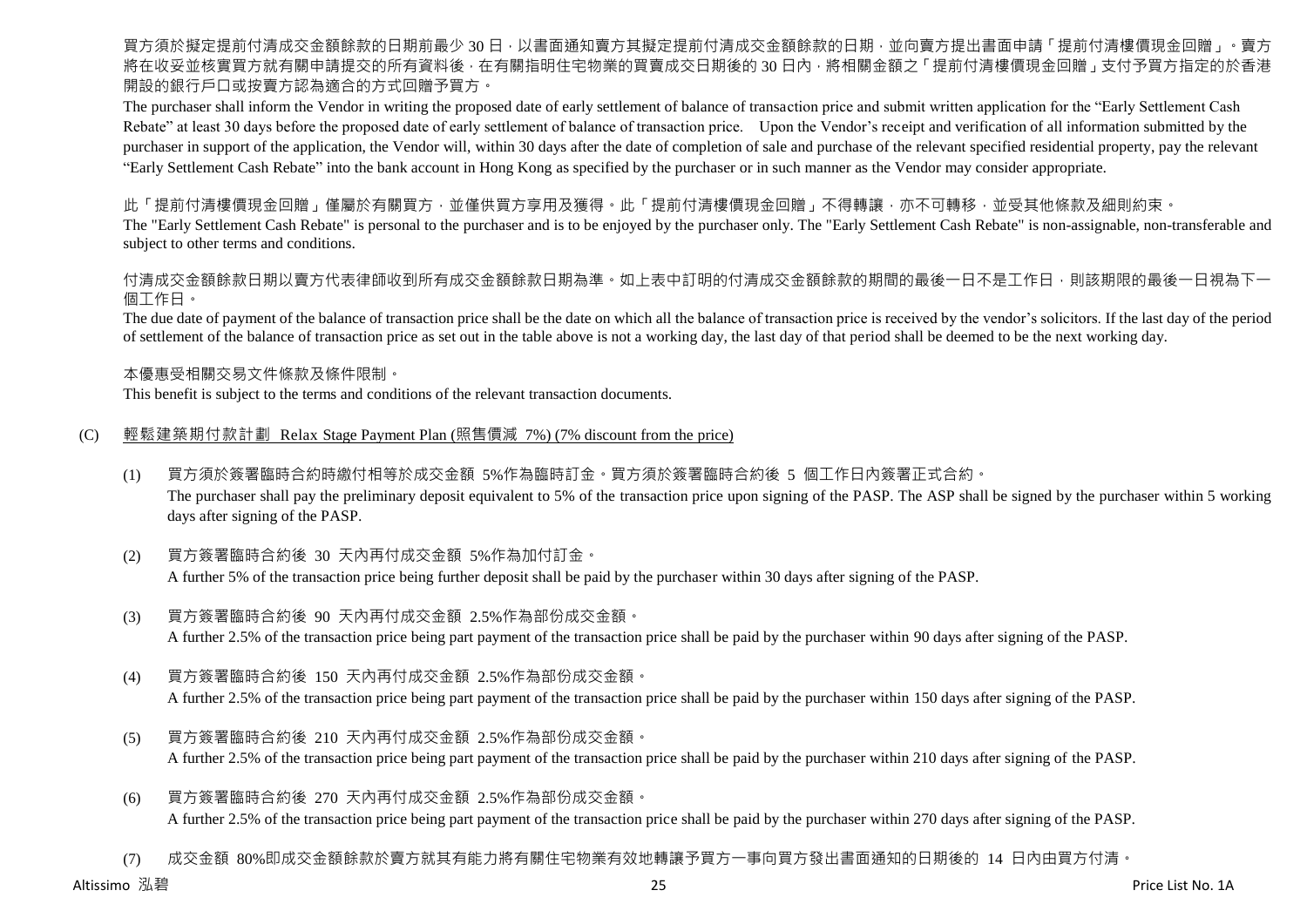80% of the transaction price being balance of the transaction price shall be paid by the purchaser within 14 days after the date of written notification to the purchaser that the vendor is in a position validly to assign the relevant residential property to the purchaser.

## (ii) **售價獲得折扣的基礎**

**The basis on which any discount on the price is available**

- (a) 見 4(i) See 4(i)
- (b) (I) 「置業售價折扣」:額外售價 2%折扣優惠

(只適用於 120 天現金優惠付款計劃、500 天輕鬆付款計劃及 150 天優越按揭付款計劃) "Home Purchase Price Discount": An extra 2% discount from the price. (Only applicable to 120-day Cash Payment Plan, 500-day Easy Payment Plan and 150-day Prestige Mortgage Payment Plan)

- (II) 「泓碧至尊優惠」:於 2018 年 12 月 31 日或之前簽署臨時合約購買本價單中之指明住宅物業之買方可獲額外售價 2%折扣優惠。 "ALTISSIMO Premium Benefit": An extra 2% discount from the price would be offered to the purchasers who sign the PASP to purchase a specified residential property listed in this price list on or before 31st December 2018.
- (c) 員工置業折扣 Staff Purchasing Discount

如買方(或構成買方之任何人士)屬任何「員工合資格人士」,並且沒有委任地產代理就購入住宅物業代其行事,可獲額外 5% 售價折扣優惠,折扣優惠受相關公司 內部條款約束。

If the purchaser (or any person comprising the purchaser) is a "Qualified Staff", provided that the purchaser did not appoint any estate agent to act for him/her in the purchase of the residential property, an extra 5% discount on the Price would be offered, subject to the internal regulation of Respective Related Parties.

「員工合資格人士」指碧桂園控股有限公司及其附屬公司、宏安集團有限公司及其附屬公司、宏安地產有限公司、位元堂藥業控股有限公司、易易壹金融集團有限 公司、中國農產品交易有限公司或中國建築國際集團及其附屬公司之任何董事、員工及其直系親屬(任何個人的配偶、父母、子女、兄弟及姐妹為該個人之「直系 親屬」,惟須提供令賣方滿意的有關證明文件 以茲證明有關關係,且賣方對是否存在近親關係保留最終決定權)。

"Qualified Staff" means any director or employee (and his/her close family member (a spouse, parent, child, brother and sister of a person is a "close family member" of that person provided that the relevant supporting documents to the satisfaction of the Vendor must be provided to prove the relationship concerned and that the Vendor reserves the final right to decide whether or not such relationship exists)) of any of Country Garden Holdings Company Limited and its subsidiaries, Wang On Group Limited and its subsidiaries, Wang On Properties Limited, Wai Yuen Tong Medicine Holdings Limited, Easy One Financial Group Limited, China Agri-Products Exchange Limited and China State Construction International Holdings Ltd. and its subsidiaries.

買方須在遞交購樓意向登記表格時或前提供令賣方滿意的證據証明其為「員工合資格人士」及(如適用)直系親屬關係,賣方就相關買方是否「員工合資格人士」 及(如適用)存在直系親屬關係有最終決定權,而賣方之決定為最終及對買方具有約束力。

The purchaser shall on or before submission of the Registration of Intent form on the spot provide evidence for proof of being a (if applicable) "Qualified Staff" to the satisfaction of the Vendor and in this respect the Vendor shall have absolute discretion and the Vendor's decision shall be final and binding on the purchaser.

(d) 特別現金回贈 Special Cash Rebate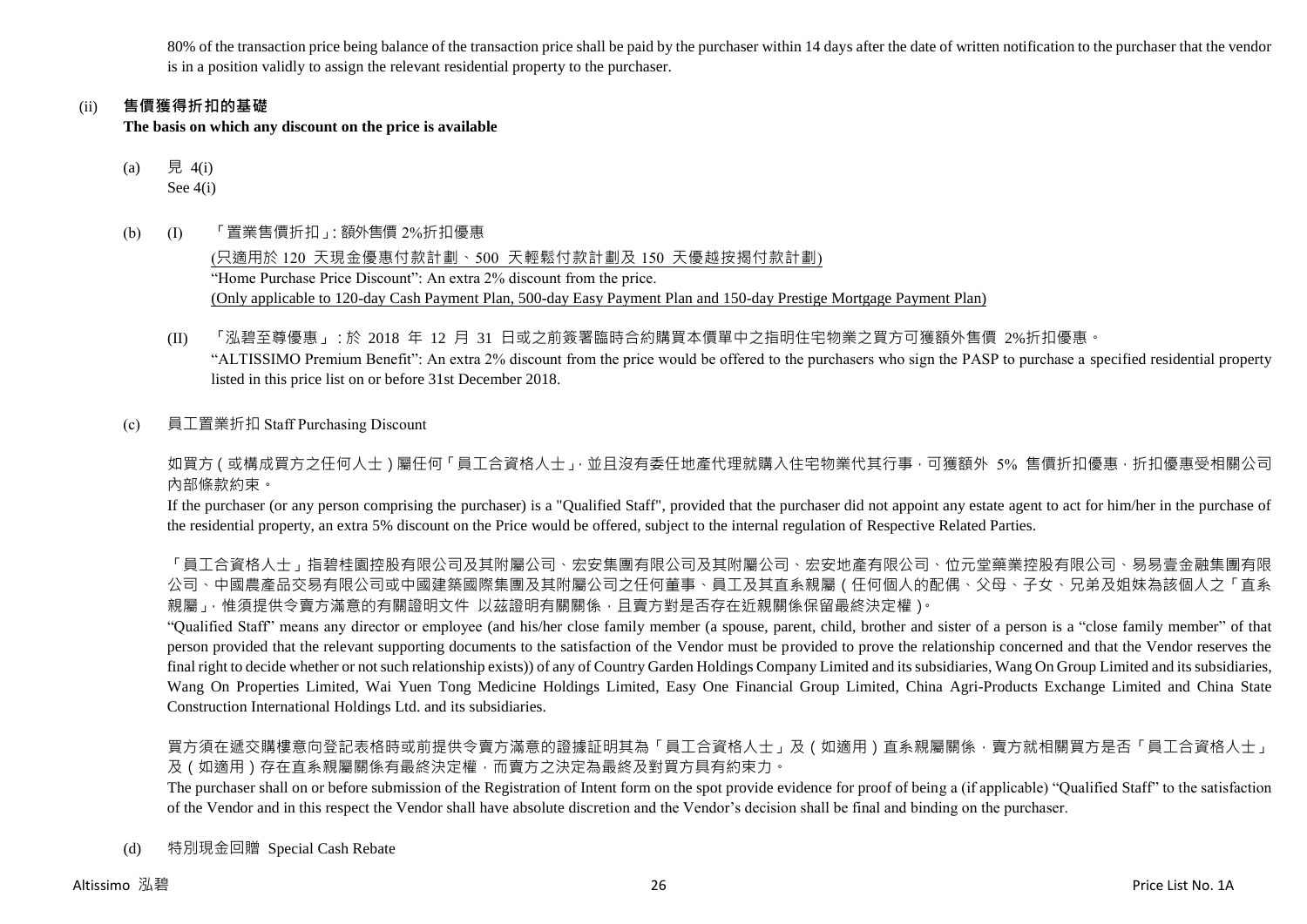(i) 如買方沒有使用第(4)(iii)(b) 段所述的「成交金額 75%第一按揭」,可獲賣方送出特別現金回贈(『特別現金回贈』)。特別現金回贈的金額相等於成交 金額3%。

If the purchaser has not utilized "First Mortgage for 75% of the transaction price" as set out in paragraph (4)(iii)(b), the purchaser shall be entitled to a Special Cash Rebate ("Special Cash Rebate") offered by the Vendor. The amount of the Special Cash Rebate shall be equal to 3% of the transaction price.

買方須於有關指明住宅物業的買賣成交後 14 天內,向賣方提出書面申請「特別現金回贈」。賣方將在收妥並核實買方就有關申請提交的所有資料後 30 日內將「特 別現金回贈」支付予買方指定的於香港開設的銀行戶口或按賣方認為適合的方式回贈予買方。

Within 14 days after completion of sale and purchase of the relevant specified residential property, the purchaser shall make a written application to the Vendor for the Special Cash Rebate. Within 30 days after the Vendor's receipt and verification of all information submitted by the purchaser in support of the application, the Vendor will pay the "Special Cash Rebate" into the bank account in Hong Kong as specified by the purchaser or in such manner as the Vendor may consider appropriate.

## (iii) **可就購買發展項目中的指明住宅物業而連帶獲得的任何贈品、財務優惠或利益**

**Any gift, or any financial advantage or benefit, to be made available in connection with the purchase of a specified residential property in the Development**

- (a) 見 4(i) 及 4(ii) See  $4(i)$  and  $4(ii)$
- (b) 「成交金額 75%第一按揭」 "First Mortgage for 75% of the transaction price"

## **只適用於第(4)(i)(A2)段之付款計劃。 Only applicable to the payment plan under paragraphs (4)(i)(A2).**

買方可向賣方介紹之財務機構或賣方指定的其它公司(「介紹之第一承按人」)申請最高達成交金額之 75%之第一按揭(「第一按揭貸款」)。第一按揭貸款及其申請受 以下條款及條件規限:

The purchaser may apply to the financial institution referred by the Vendor or any other company designated by the Vendor (the "Referred First Mortgagee") for first mortgage with a maximum loan amount equivalent to 75% of the transaction price (the "First Mortgage Loan"). The First Mortgage and its application are subject to the following terms and conditions:

(1) 買方必須於付清成交金額餘款之日起計最少 60 日前以指定的申請書向介紹之第一承按人申請第一按揭貸款。

The purchaser shall by prescribed form apply to the Referred First Mortgagee for the First Mortgage Loan, not less than 60 days before the due date of payment of the balance of the transaction price.

- (2) 買方須依照介紹之第一承按人之要求提供足夠之入息證明文件。 The purchaser shall provide sufficient proof of income in accordance with the requirements of the Referred First Mortgagee.
- (3) 買方須以所購之發展項目住宅物業之第一衡平法按揭及第一法定按揭作抵押。 The First Mortgage Loan shall be secured by a first equitable mortgage and a first legal mortgage over the residential property in the Development purchased by the purchaser.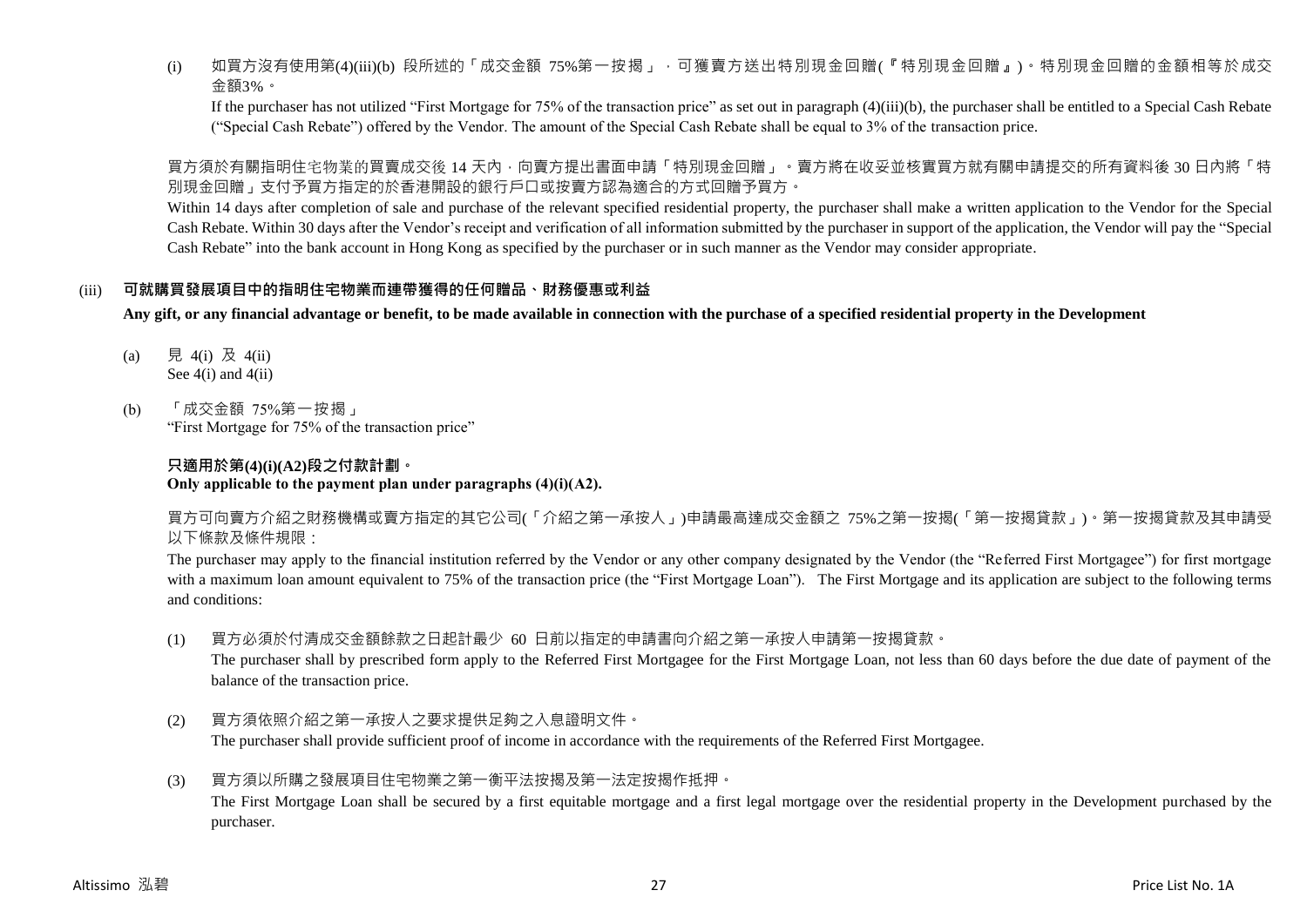- (4) 第一按揭貸款年期最長為 20年。 The maximum tenor of the First Mortgage Loan shall not exceed 20 years.
- (5) 第一按揭貸款首 24 個月之年利率以介紹之第一承按人引用之最優惠利率(P)減 2% (P-2%)計算。其後的年利率以最優惠利率加 3.5%(P+3.5%)計算。P 為浮動 利率,於本價單日期 P 為每年 5.375%。最終按揭利率以介紹之第一承按人審批結果而定,賣方並無就其作出,亦不得被視為就其作出任何不論明示或隱含之 陳述、承諾或保證。

The interest rate of the first 24 months of the First Mortgage Loan shall be Prime Rate (P) quoted by the Referred First Mortgagee minus 2% (P-2%). The interest rate for the rest of the term of the First Mortgage Loan shall be Prime Rate (P) plus 3.5% (P+3.5%). P is subject to fluctuation. P as at the date of this price list is 5.375% per annum. The final mortgage rate will be subject to final approval by the Referred First Mortgagee. No representation, undertaking or warranty, whether express or implied, is given, or shall be deemed to have been given by the Vendor in respect thereof.

- (6) 第一按揭貸款之文件必須由介紹之第一承按人指定之律師行辦理,並由買方負責有關律師費用及其他開支。 All legal documents in relation to the First Mortgage Loan must be prepared by the solicitors' firm designated by the Referred First Mortgagee. All legal costs and other expenses incurred shall be paid by the Purchaser.
- (7) 買方須就申請第一按揭貸款支付港幣\$1,000不可退還的申請手續費。 The purchaser shall pay HK\$1,000 being the non-refundable application fee for the First Mortgage Loan
- (8) 買方於決定選擇此安排前,請先向介紹之第一承按人查詢清楚按揭條款及條件、批核條件及申請手續。 The purchaser is advised to enquire with the Referred First Mortgagee on details of the terms and conditions of the mortgage, approval conditions and application procedures of the First Mortgage before choosing this arrangement.
- (9) 第一按揭貸款條款及批核條件僅供參考,介紹之第一承按人保留不時更改第一按揭貸款條款及批核條件的權利。 The terms and conditions and approval conditions of the First Mortgage Loan are for reference only, the Referred First Mortgagee reserves the right to change the terms and conditions and approval conditions of the First Mortgage Loan from time to time as it sees fit.
- (10) 有關第一按揭貸款之批核與否及借貸條款以介紹之第一承按人之最終決定為準,與賣方無關,且於任何情況賣方均無需為此負責。賣方並無或不得被視為就第 一按揭貸款之按揭條款及條件以及申請之批核作出任何不論明示或隱含之陳述、承諾或保證。不論貸款獲批與否,買方仍須按正式合約完成交易及付清成交金 額餘款。

The terms and conditions and the approval of applications for the First Mortgage Loan are subject to the final decision of the Referred First Mortgagee, and are not related to the Vendor (who shall under no circumstances be responsible therefor). No representation, undertaking or warranty, whether express or implied, is given, or shall be deemed to have been given by Vendor in respect of the terms and conditions and the approval of applications for the First Mortgage Loan. Regardless the First Mortgage Loan is granted or not, the purchaser(s) shall complete the sale and purchase in accordance with the ASP and pay the balance of the transaction price.

(c) 優先邀請認購住宅車位 The Benefit of "Car Parking Space Purchase Priority"

簽署臨時合約以購買下表所列任何一個住宅物業的買方將於賣方首次發售發展項目的住客停車位 (各稱「住客停車位」) 時獲賣方優先邀請申請認購 (受制於合約) 一個住客停車位。若買方購買多於一個下表所列的住宅物業(不論透過一份或多於一份臨時合約),買方最多可申請認購等同於買方所購買下表所列的住宅物業之數 目之住客停車位。可供認購的住客停車位的位置、售價及銷售詳情將由賣方全權酌情決定,並容後公佈。如賣方接納上述買方按邀請函中特定的時限內作出的申請, 則出售相關住客停車位的前提是上述買方須於邀請函中特定的時限內簽署相關住客停車位的臨時買賣合約。倘若上述買方未有於該特定的時限內作出申請及/或簽署 相關住客停車位的臨時買賣合約,上述買方將被視為放棄本優惠論。此優惠受相關交易文件中的條款及條件約束。所有住客停車位之出售均會按發展項目的預售樓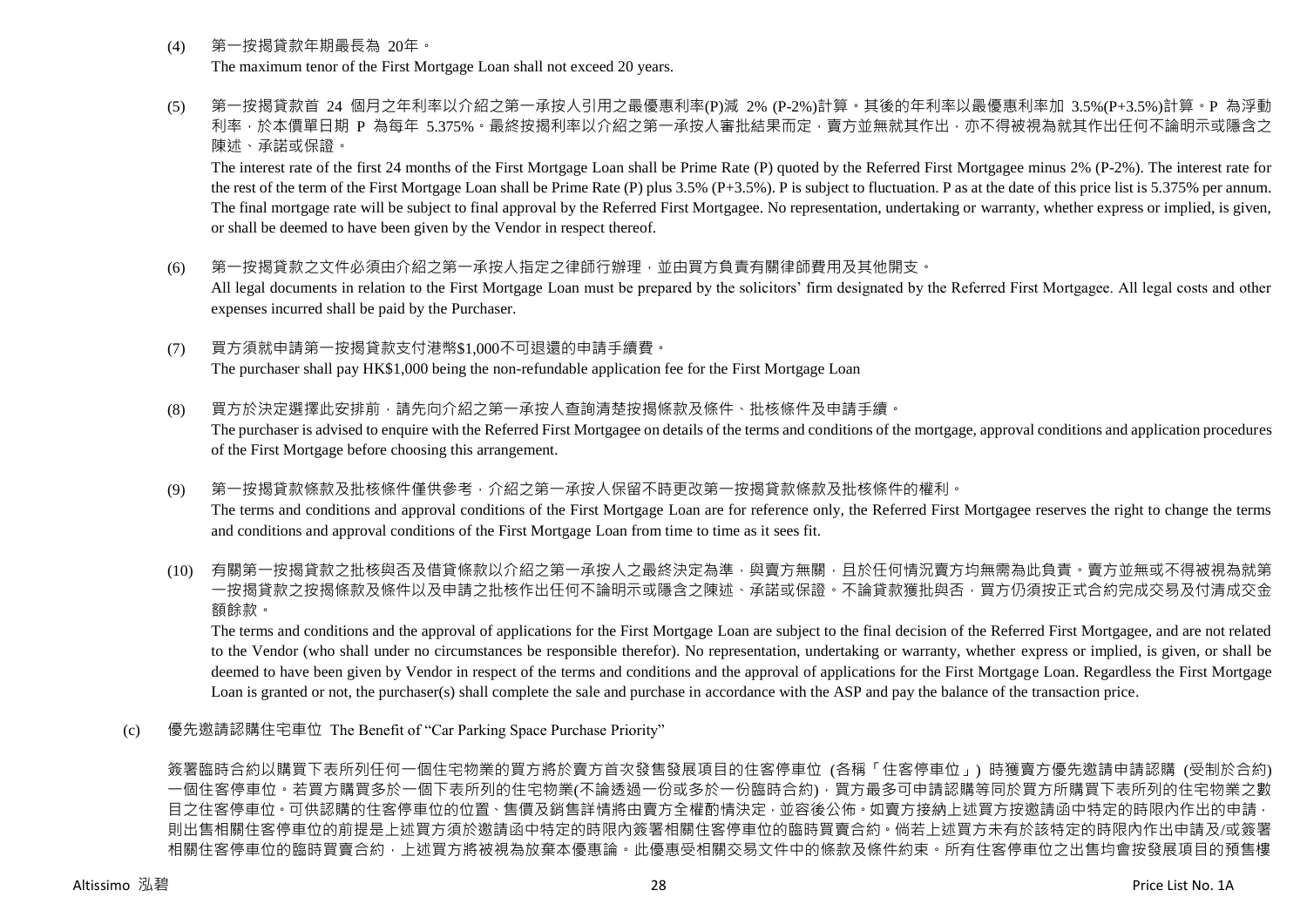## 花同意書(如適用)的規定進行。本優惠只屬上述購買下表所列任何住宅物業之買方個人所有,不可轉讓及不可兌現為現金或任何其他優惠。

The purchaser who enters into a preliminary agreement for sale and purchase to purchase any one of the residential properties listed in the table below will, upon the first launch of sale of the residential parking spaces (each of which a "Residential Parking Space") in the development by the vendor, enjoy the benefit of being first invited to apply for the purchase (subject to contract) of ONE (1) Residential Parking Space. If the purchaser purchases more than one of the residential properties listed in the table below, the maximum number of Residential Parking Spaces that the said purchaser is entitled to apply for purchase shall be equal to the number of residential properties listed in the table below so purchased by the purchaser. Location of the Residential Parking Space(s) made available for such sale, its/their price(s) and the details of such sale will be determined by the vendor at its sole and absolute discretion and will be announced later. If the vendor accepts an application made by the said purchaser within the time prescribed by the invitation, the sale of the Residential Parking Space(s) concerned will then be subject to the signing of the relevant preliminary agreement(s) for sale and purchase by the said purchaser within the time limit prescribed in the invitation. If the said purchaser fails to make an application and/or sign the preliminary agreement(s) for sale and purchase of the Residential Parking Space(s) concerned within such prescribed time limit, he/she will be deemed to have given up this benefit. This benefit is subject to the terms and conditions of the relevant transaction documents. The sale of all Residential Parking Space(s) will be carried out in accordance with the conditions of the pre-sale consent of the development (if applicable). This benefit is personal to the said purchaser of the residential property(ies) listed in the table below and is non-transferable and cannot be redeemed for cash or any other benefit.

| 大廈名稱 Block Name | 樓層<br><b>Floor</b>                                    | 單位<br>Unit |
|-----------------|-------------------------------------------------------|------------|
| 第2座<br>Tower 2  | 15, 12, 11, 10, 9, 2,                                 |            |
|                 | . A . A<br>16, 15, 12, 11, 10, 9, 8, 7, 6, 5, 5, 2, 1 |            |

## (iv) **誰人負責支付買賣該發展項目中的指明住宅物業的有關律師費及印花稅**

## **Who is liable to pay the solicitors' fees and stamp duty in connection with the sale and purchase of a specified residential property in the Development**

(a) 如買方選用賣方代表律師處理買賣合約、按揭及轉讓契,賣方同意支付買賣合約及轉讓契兩項法律文件之律師費用。如買方選擇另聘代表律師處理買賣合約、按揭及 轉讓契,買方及賣方須各自負責有關買賣合約及轉讓契兩項法律文件之律師費用。

If the purchaser appoints the vendor's solicitors to handle the agreement for sale and purchase, mortgage and assignment, the vendor agrees to bear the legal cost of the agreement for sale and purchase and the assignment. If the purchaser chooses to instruct his own solicitors to handle the agreement for sale and purchase, mortgage or assignment, each of the vendor and purchaser shall pay his own solicitors' legal fees in respect of the agreement for sale and purchase and the assignment.

(b) 買方須支付一概有關臨時買賣合約、買賣合約及轉讓契的印花稅(包括但不限於任何買方提名書或轉售(如有)的印花稅、額外印花稅、買家印花稅及任何與過期繳付任 何印花稅有關的罰款、利息及附加費等)。

All stamp duties on the preliminary agreement for sale and purchase, the agreement for sale and purchase and the assignment (including without limitation any stamp duty on, if any, nomination or sub-sale, any special stamp duty, any buyer's stamp duty and any penalty, interest and surcharge, etc. for late payment of any stamp duty) will be borne by the purchaser.

## (v) **買方須爲就買賣該發展項目中的指明住宅物業簽立任何文件而支付的費用**

**Any charges that are payable by a purchaser for execution of any document in relation to the sale and purchase of a specified residential property in the Development**

有關其他法律文件之律師費如:附加合約、買方提名書、有關樓宇交易之批地文件、大廈公契及其他樓契之核證費、查冊費、註冊費、圖則費及其他實際支出等等,均由 買方負責,一切有關按揭及其他費用均由買方負責。

All legal costs and charges in relation to other legal documents such as supplemental agreement, nomination, certifying fee for Government Lease, deed of mutual covenant and all other title documents, search fee, registration fee, plan fee and all other disbursements shall be borne by the purchaser. The purchase) shall also pay and bear the legal costs and disbursements in respect of any mortgage.